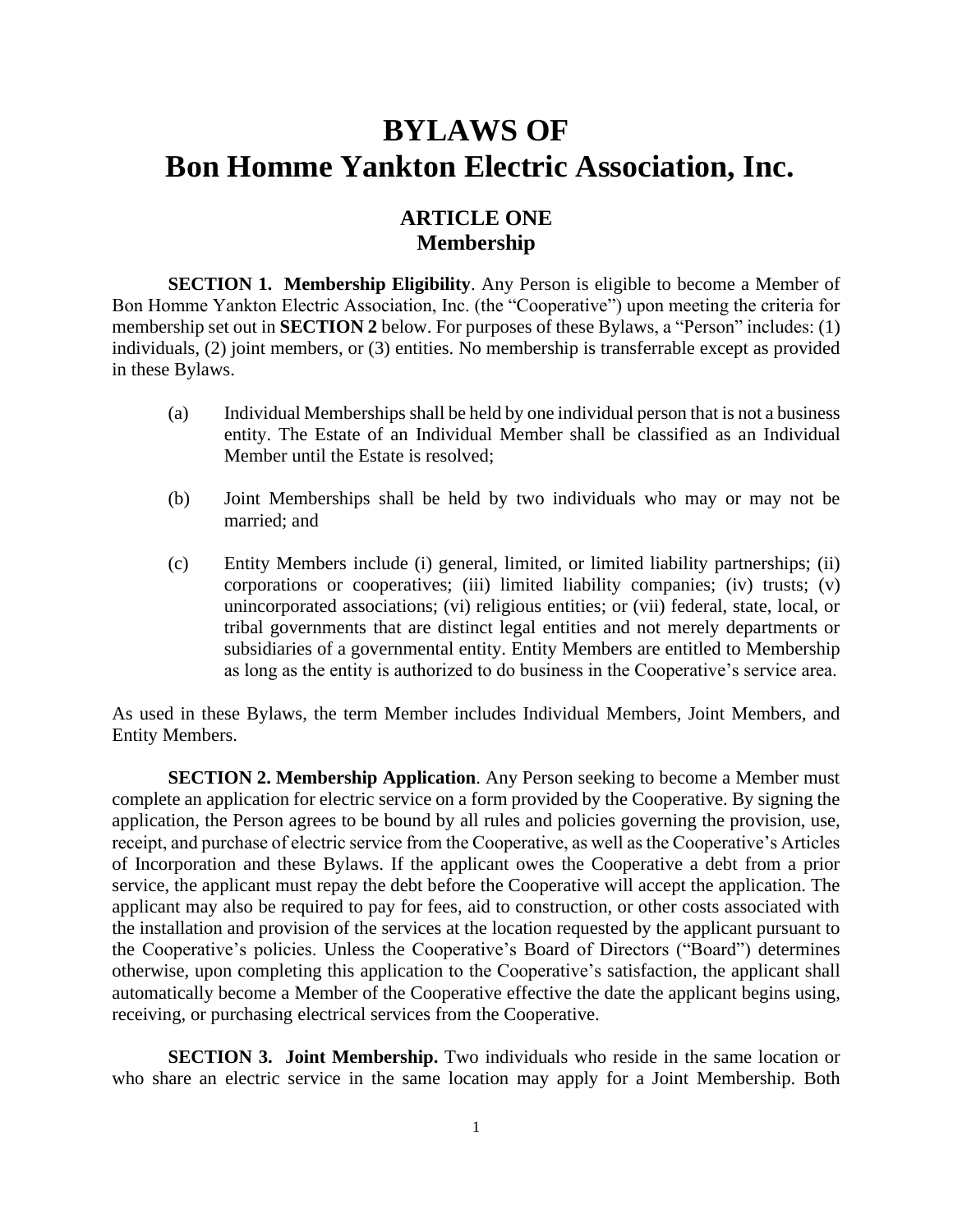individuals must sign the membership application**.** Each Joint Member shall have the same rights, privileges, and obligations of all Members. With respect to a Joint Membership: .

- (a) Notice of any meeting provided to either Joint Member, or a waiver of notice signed by either Joint Member, constitutes notice or waiver of notice for both Joint Members;
- (b) The presence at a meeting of either Joint Member constitutes the presence of one Member at the meeting;
- (c) The Joint Membership is entitled to one vote on any Cooperative matter. Only one Joint Member may vote, and that vote binds the Joint Membership;
- (d) Except upon the death of a Joint Member or divorce, legal separation or other legal termination of the relationship between the Joint Members, the suspension or termination of either Joint Member constitutes suspension or termination of both Joint Members and the Joint Membership;
- (e) A Joint Member otherwise qualified may serve as a Director on the Cooperative's Board. If both Joint Members are otherwise qualified, then either Joint Member, but not both simultaneously, is eligible to serve as a Director;
- (f) Upon the death of a Joint Member, or the divorce, legal separation, or other termination of the relationship between the Joint Members:
	- i. If termination is as of the result of the death of a Joint Member, the surviving Joint Member may continue as a Member under a new individual membership, provided, however, that the estate of the deceased Joint Member shall not be released from any debts owed to the Cooperative. Additionally, if the Joint Members were spouses, the Cooperative may refund allocated capital credits to the deceased spouse's estate in accordance with the provisions of Article Seven of these Bylaws; and
	- ii. If termination is the result of the divorce, legal separation, or other legal termination of the relationship between the Joint Members, the membership shall continue to be held as an Individual Membership solely by the Joint Member who continues to directly occupy or use the premises covered by the original Joint Membership. In that event, however, the withdrawing Joint Member shall continue to be liable to the Cooperative for any debts owed to the Cooperative.
- (g) An individual membership may be converted to a joint membership upon the written request of the Individual Member and the completion of a new application for Joint Membership. In that event, the Cooperative will terminate the individual membership and issue a new Joint Membership upon completion of the application procedures set out in **Section 2** of this Article One;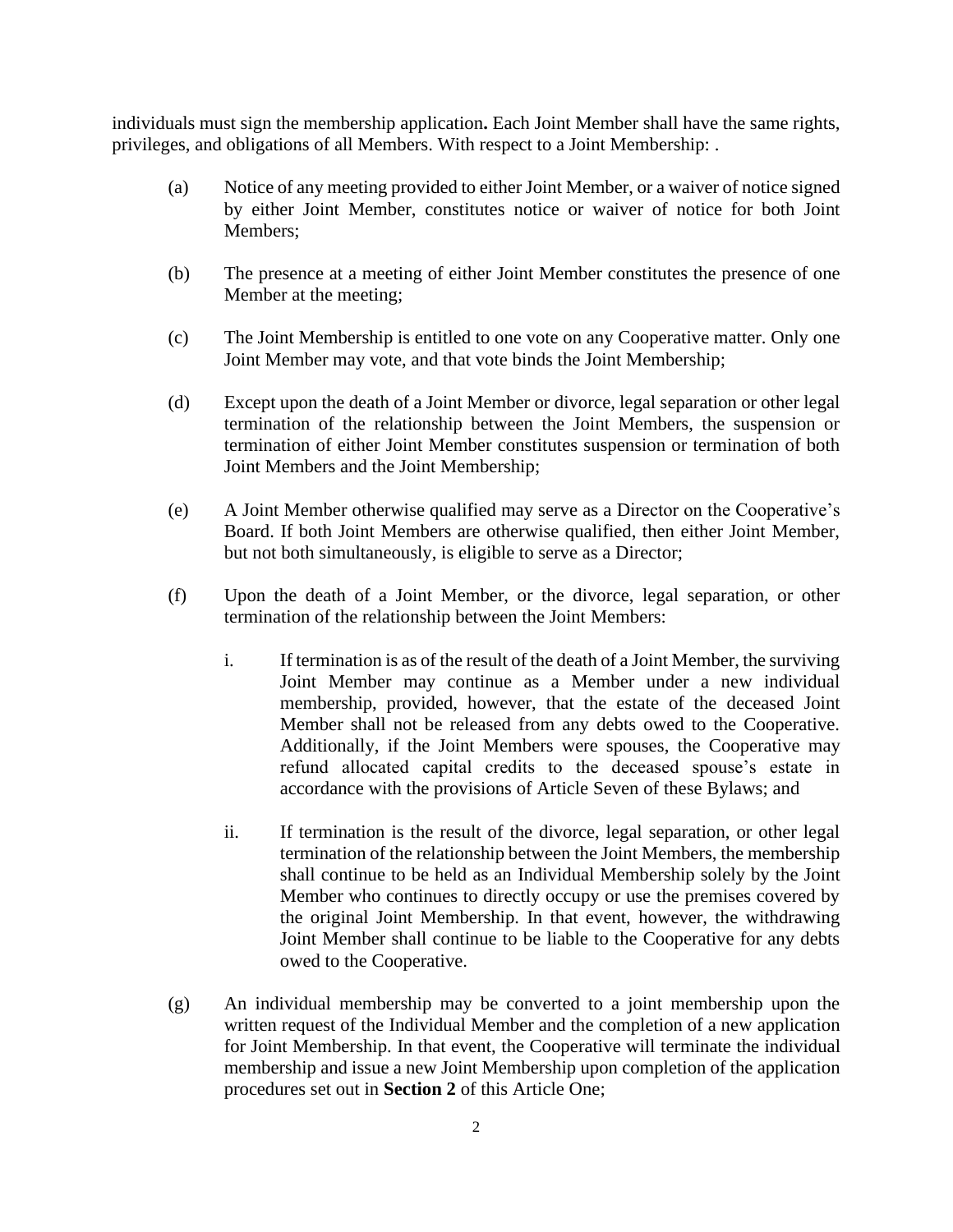**SECTION 4. Membership fees.** No membership fee is necessary to become a Member. Any membership fee collected prior to the enactment of this section shall be considered a connection fee.

**SECTION 5. Purchase of Electric Energy.** Except as otherwise provided in these Bylaws, a Member shall use electric energy provided by the Cooperative for all of the Member's electric service requirements and the Member shall purchase all electric energy from the Cooperative. The Member shall pay for the electric service pursuant to the rates established by the Board, which may be changed in the Board's discretion. Each Member must comply with any policy, rate, rule, procedure or other determination of the Board regarding the provision of Cooperative services to the Member. The Board may limit the amount of electric energy which the Cooperative is required to furnish to any one Member. Amounts paid by Members in excess of the cost of service are furnished as capital to the Cooperative. Each member shall be credited with the capital the Member furnishes as provided in these Bylaws. Each Member shall also pay the Cooperative a minimum fee per month as a facility charge in an amount fixed by the Board in its discretion. The Board may also implement rules requiring a Member to pay interest and late fees on any amounts owed to the Cooperative that are not paid in a timely manner.

**SECTION 6. Member Production of Energy**. A Member's production or use of electric energy, regardless of the source, by means of facilities which are interconnected with Cooperative facilities shall be subject to Cooperative policies, rules, and regulations and subject to state and federal law. Distributed or renewable generation sources, including small power production facilities, shall comply with state and federal law and the Cooperative's policies.

**SECTION 7. Member Reduction in Services**. Subject to controlling state or federal law, and as determined by the Cooperative's Board, if a Member substantially reduces or terminates the Member's use, receipt, or purchase of Cooperative services then:

- (a) The Cooperative may charge the Member, and the Member shall pay to the Cooperative, the reasonable costs and expenses incurred by the Cooperative in reliance upon the Member's pre-reduction or pre-termination use, receipt or purchase of services; and
- (b) The Cooperative shall be entitled to recover from the Member the Cooperative's fixed costs related or attributable to the services provided by the Cooperative to the Member prior to reduction or termination.

This **SECTION 7** shall be construed consistent with the Public Utility Regulatory Policies Act of 1978 ("PURPA") as revised and amended, and all existing rules and regulations passed pursuant to the statute. The Board may adopt specific policies and procedures for distributed or renewable generation connected to the Cooperative's electrical system.

#### **SECTION 8. Termination of Membership**.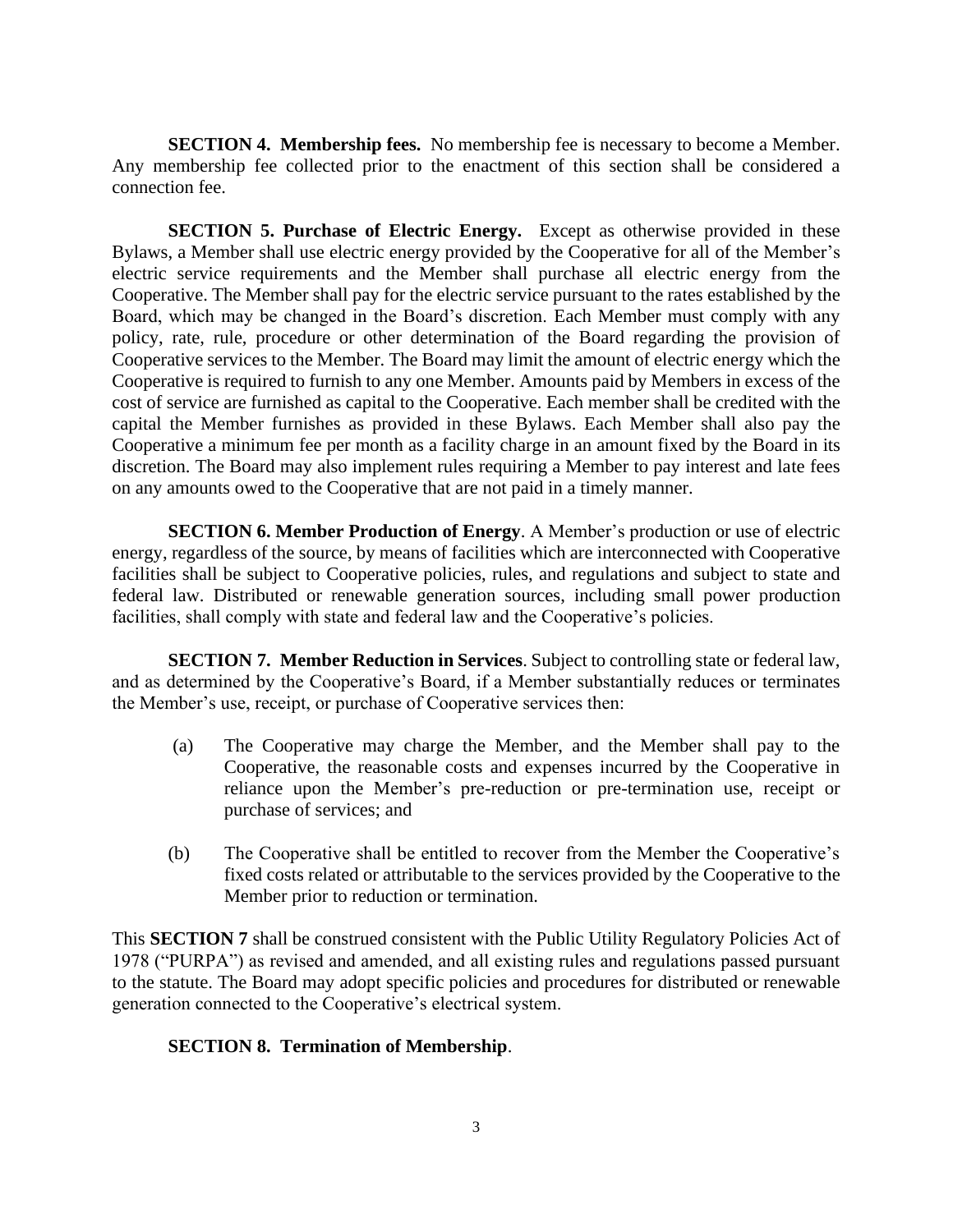- (a) Any Member may terminate membership by complying with the policies of the Cooperative. Termination of a membership does not release the Member from any debt or other liability to the Cooperative;
- (b) The Cooperative may terminate a Member if the Member: (i) fails to pay any amounts owed to the Cooperative; (ii) fails to comply with the Articles of Incorporation, the Bylaws, or any policy, rule, or regulation of the Cooperative; (iii) ceases using, receiving, or purchasing service from the Cooperative; (iv) dies, legally dissolves, or legally ceases to exist; (v) voluntarily requests suspension; (vi) tampers or interferes with any Cooperative electrical service or equipment; or (vii) for other good cause as determined by the Board.
	- i. The Cooperative shall give the Member 15 calendar days written notice of the potential termination and the reason for the termination. The notice shall be mailed via first-class or certified mail to the Member's address as shown on the Cooperative's membership list. The notice shall notify the Member that the Member may submit a written response to the proposed termination to the General Manager at least 5 calendar days prior to the effective date of the termination. The Member may also request an opportunity to address the Board at its next regularly scheduled meeting concerning the proposed termination. If the Member does not respond, or after hearing from the Member, the Board may approve the termination if it finds – by a preponderance of the evidence -- that the reason for termination is satisfied;
	- (ii) Upon termination, the Cooperative's duties, obligations, and liabilities imposed under these Bylaws shall end, and the Cooperative may cease providing services to the Member. However, the suspended Member shall retain the Member's rights to retire and refund of capital credits and any rights upon the Cooperative's dissolution. The suspended Member shall forfeit any other rights, including any voting rights provided by these Bylaws;
	- (iii) The termination of a Member's membership does not release the former member from any debts, liabilities or obligations owed to the Cooperative; and
	- (iv) The Board may reinstate a Member if (i) the Member rectifies the reason for suspension within 30 days of the imposition of the suspension; or (ii) by vote of two-thirds of the Directors. Alternatively, a Member may be reinstated by majority vote of the other Cooperative Members at a special or annual meeting.
- (d) Upon termination of a Joint Membership, the Cooperative shall allocate capital credits of the Joint Members on a pro-rata basis between the joint members; and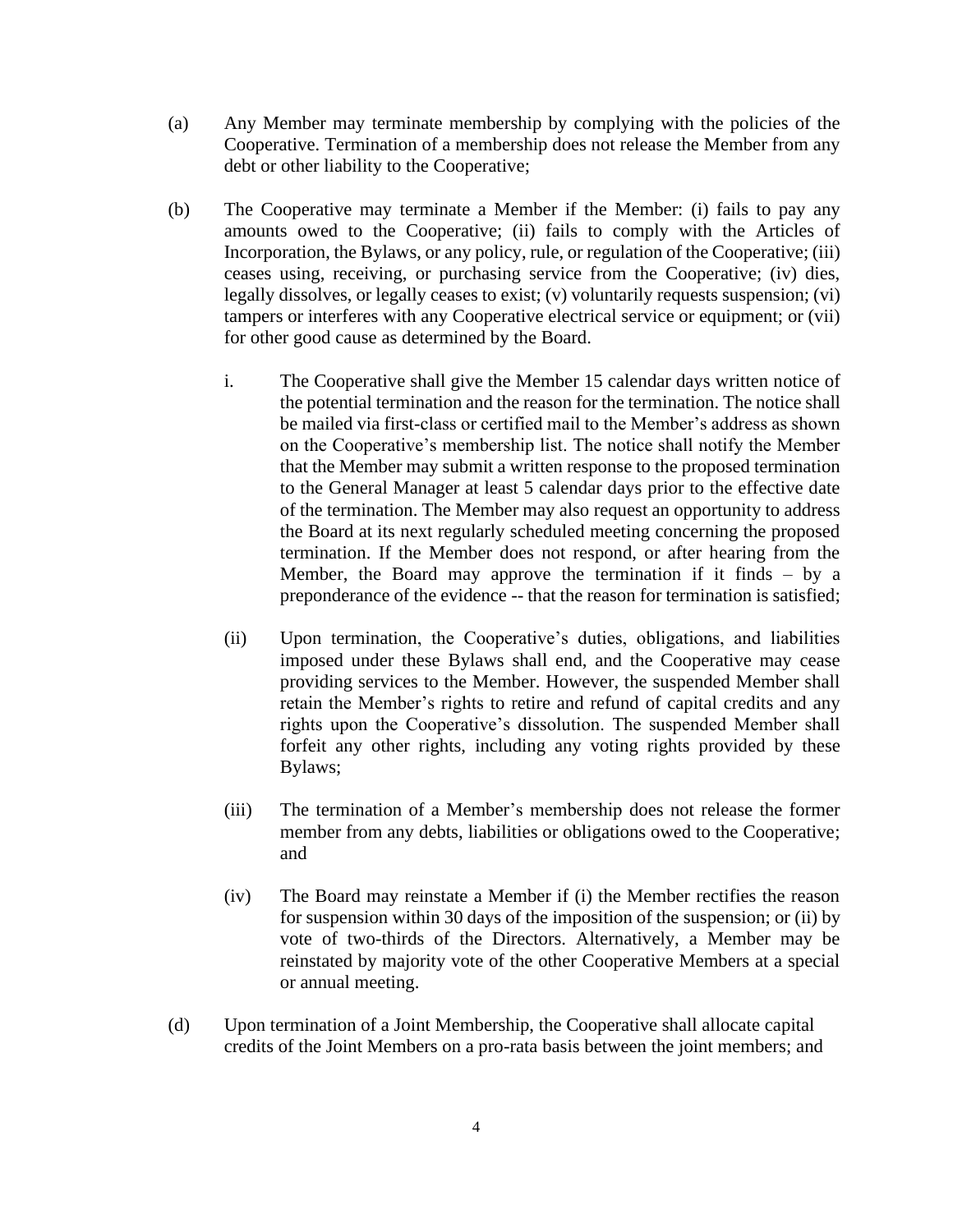(e) Upon termination of an Entity Membership, upon the Cooperative receiving written notice and adequate proof of assignment and identification of the Entity's assignee, the Cooperative shall re-allocate and re-credit to the Entity's assignee all capital credits allocated and credited to the Entity Member. Retirement of the re-allocated capital credits to an Entity's assignee shall be made, in whole or in part, in accordance with the provisions of these Bylaws and pursuant to the periodic retirement of capital credits as approved by the Board.

#### **SECTION 9. Member Requirements.** Each Member shall:

- (a) Provide the Cooperative temporary or permanent easements allowing safe and reliable access to and use of Member property as needed to allow the Cooperative to furnish services to its Members or for the construction, operation, maintenance, or relocation of the Cooperative's electric facilities;
- (b) Participate in any required program and comply with related rates, policies, service rules and regulations that may be established by the Cooperative to enhance load management, to more efficiently utilize or conserve energy, or to conduct load research;
- (c) Refrain from tampering, interfering with, damaging, or otherwise impairing any Cooperative equipment or electrical services;
- (d) Install, implement, and maintain any protective device or procedure reasonably required by the Cooperative; and
- (e) Comply with any procedure required by the Cooperative regarding the provision of services to its Members.

### **ARTICLE TWO Rights and Liabilities of Members**

**SECTION 1. Dissolution of the Cooperative**. Upon dissolution of the Cooperative, after (a) all debts and liabilities of the Cooperative have been paid, and (b) all capital furnished through patronage has been retired as provided in these Bylaws, the remaining property and assets of the Cooperative shall be distributed among the Members and former Members in the proportion which the aggregate patronage of each bears to the total patronage of all Members during the seven years next preceding the date of the filing of the certificate of dissolution.

**SECTION 2. No Personal Liability**. No Member is personally liable for any debts of liabilities of the Cooperative.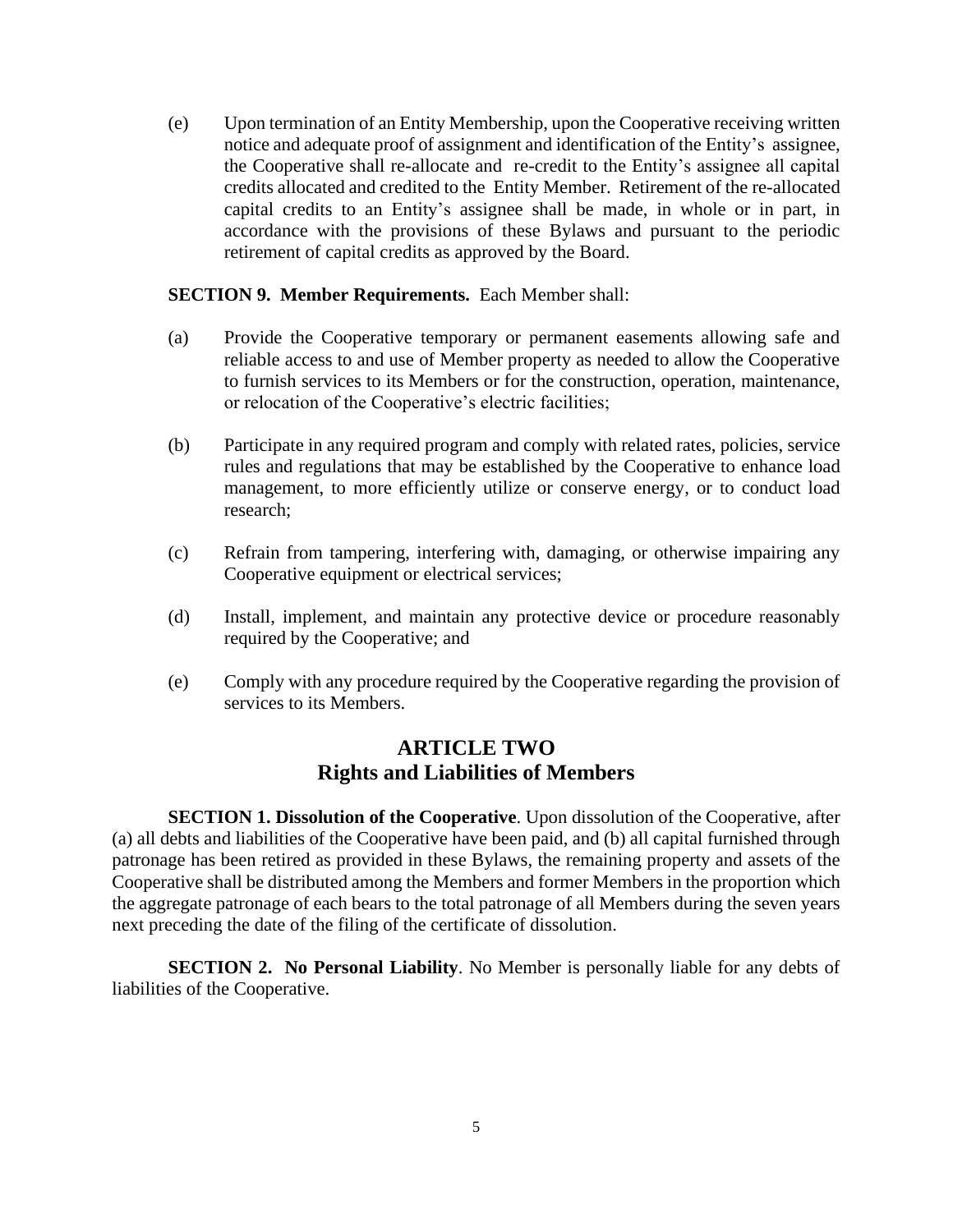#### **ARTICLE THREE Meetings of the Members**

**SECTION 1. Annual Meeting.** An annual meeting of the Members shall be held at a location in either Bon Homme County or Yankton County as determined by the Board. At the annual meeting, the Members shall elect directors, review and approve reports for the previous fiscal year, and transact any other business that is properly brought before the meeting. The Board shall make adequate plans and preparations for the annual meeting. Failure to hold the annual meeting at the designated time shall not work a forfeiture or dissolution of the Cooperative.

**SECTION 2. Special Meetings.** Special meetings of the Members may be called by: (a) a resolution of the Board; (b) the President upon written request of three or more Directors; or (c) a petition signed by at least ten percent (10%) of the Members. If a special meeting is called, the Cooperative shall provide notice of the meeting as set forth below. Special meetings may be held in either Bon Homme County or Yankton County as determined by the Board. The place of the meeting shall be specified in the notice.

**SECTION 3. Notice of Members' Meetings.** The Cooperative shall provide written notice of any annual or special meeting to all Members via first-class mail, postage prepaid, to the Member's address on file with the Cooperative. The notice shall include the place, date, and time of the meeting and, in the case of a special meeting, the purpose for which the meeting is being held. Notice may also be included with a Member's billing or other publication mailed to all Members. Notice of an annual or special meeting shall be given to the Members not less than 10 days prior to the meeting, nor more than 25 days prior to the date of the meeting. Notice is effective on the date on which the Cooperative mails it to the Members. The failure of any Member to receive notice of the meeting does not invalidate any action taken by the Members at the meeting.

 **SECTION 4. Quorum.** A quorum is present if at least 50 Members are present at the meeting. If less than a quorum is present, a majority of those present in person shall adjourn the meeting without further notice. The minutes of each meeting shall contain a list of the Members present.

**SECTION 5. Voting**. Each Member is entitled to one (1) vote. All questions shall be decided by a vote of a majority of the Members except as otherwise provided by statute, the Articles of Incorporation, or these Bylaws. Voting by proxy is not permitted. The individual presiding over the Member vote may require the Members to vote by voice. If however, the individual presiding over the meeting determines in good faith that a written vote is required to determine the vote results, then a written ballot shall be provided.

(a) An Entity Member shall designate an individual to vote on behalf of the entity (the "Entity Voter Designation"). The Entity Voter Designation shall be on a form provided by the Cooperative. The Entity Voter Designation must be returned to the Cooperative at least 24 hours in advance of the meeting. The Cooperative may reject the Entity Voter Designation if it does not comply with the Cooperative's format or the Cooperative has reasonable basis to doubt the validity of the signature or the signatory's authority to sign on behalf of the Entity Member. The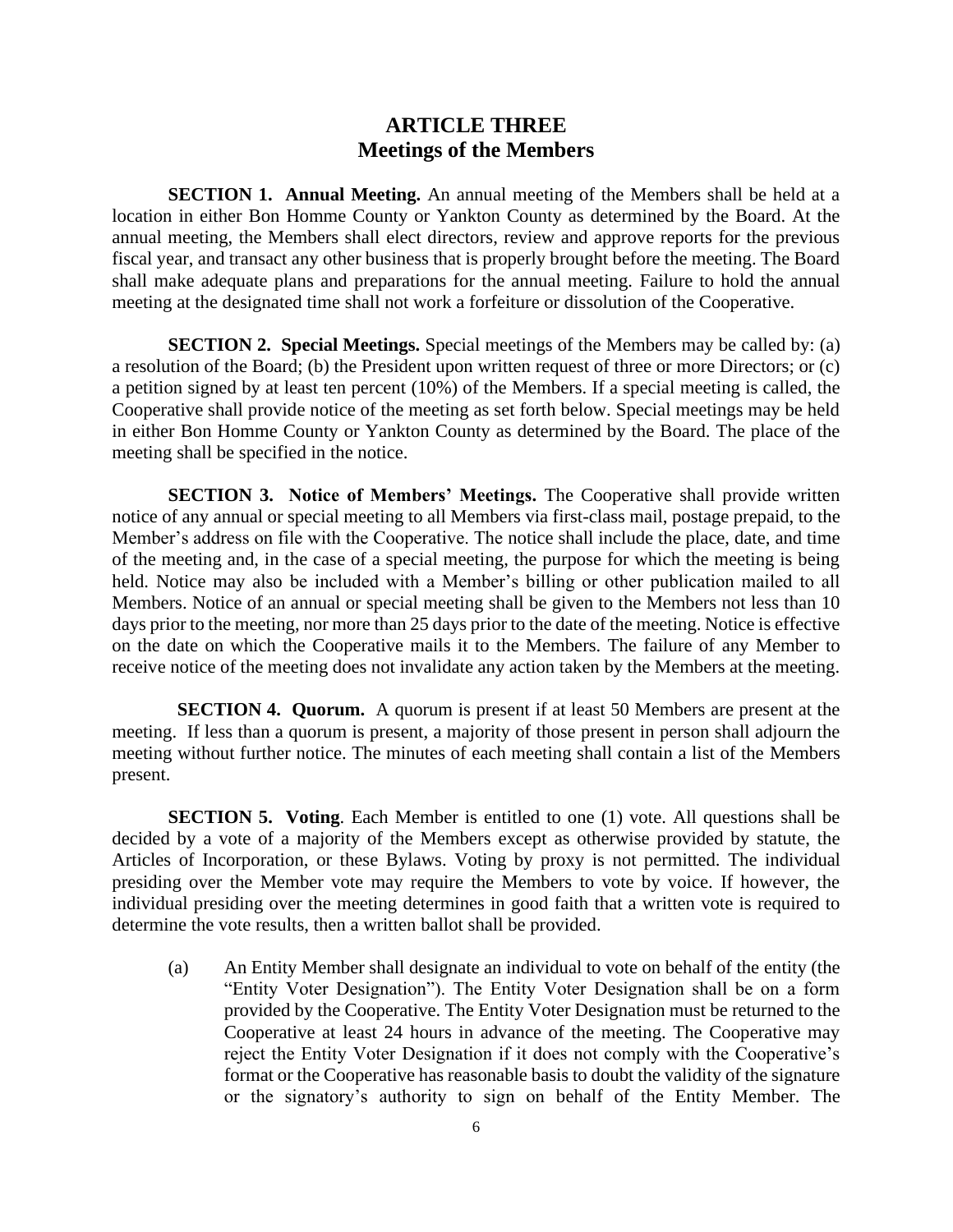Cooperative reserves the right to limit the number of votes that may be cast by any one person on behalf of Entity Members. Neither the Cooperative, its directors, officers, employees, agents, or other Members shall be liable to any Member for accepting or rejecting an Entity Voter Designation;

- (b) The spouse of an Individual Member may vote on behalf of the Individual Member as permitted by SDCL 47-21-57 unless the Individual Member has notified the Cooperative to the contrary;
- (c) No Member may vote by proxy on any issue; and
- (d) Any protests or objections to a vote must be filed with the Cooperative's Election Committee within 3 business days of the adjournment of the meeting at which the vote was conducted.

**SECTION 6. Election Committee.** At least three days prior to any meeting at which an election is to be held, the Board shall appoint an Election Committee consisting of three Members who are neither Directors, employees, or immediate family members of a Director or Cooperative employee. The Board, at its discretion, may appoint a standing Election Committee to serve for a certain term rather than appointing Members on a meeting-by-meeting basis. The Committee shall select a chairperson. The Committee shall be responsible for counting the ballots, ruling upon the effect of any ballot that is irregularly or indecisively marked, and ruling upon any other questions or protest that arises related to voting. All decisions of the Committee will be made by majority vote, and the Cooperative will provide an attorney to answer any questions the Committee has in the conduct of its duties. If a protest or objection is filed concerning any election:

- (a) The Committee shall convene within seven business days of the filing of the protest or objection; and
- (b) The Committee will conduct a hearing and hear evidence from the protesting or objecting party as well as any opposing evidence. No later than 30 days after the conclusion of the hearing, the Committee will issue its decision, which decision shall be made by majority vote. The Committee's decision concerning any protest or objection shall be final.

**SECTION 7. Order of Business.** The Board of Directors shall determine the agenda and order of business for all Member Meetings.

### **ARTICLE FOUR Directors**

**SECTION 1. General Powers.** The business and affairs of the Cooperative shall be managed by a Board of Directors ("Board") of not less than five (5) and not more than nine (9) Directors. The Directors shall exercise all powers of the Cooperative except those actions that are reserved to the Members by statute, the Articles of Incorporation, or these Bylaws.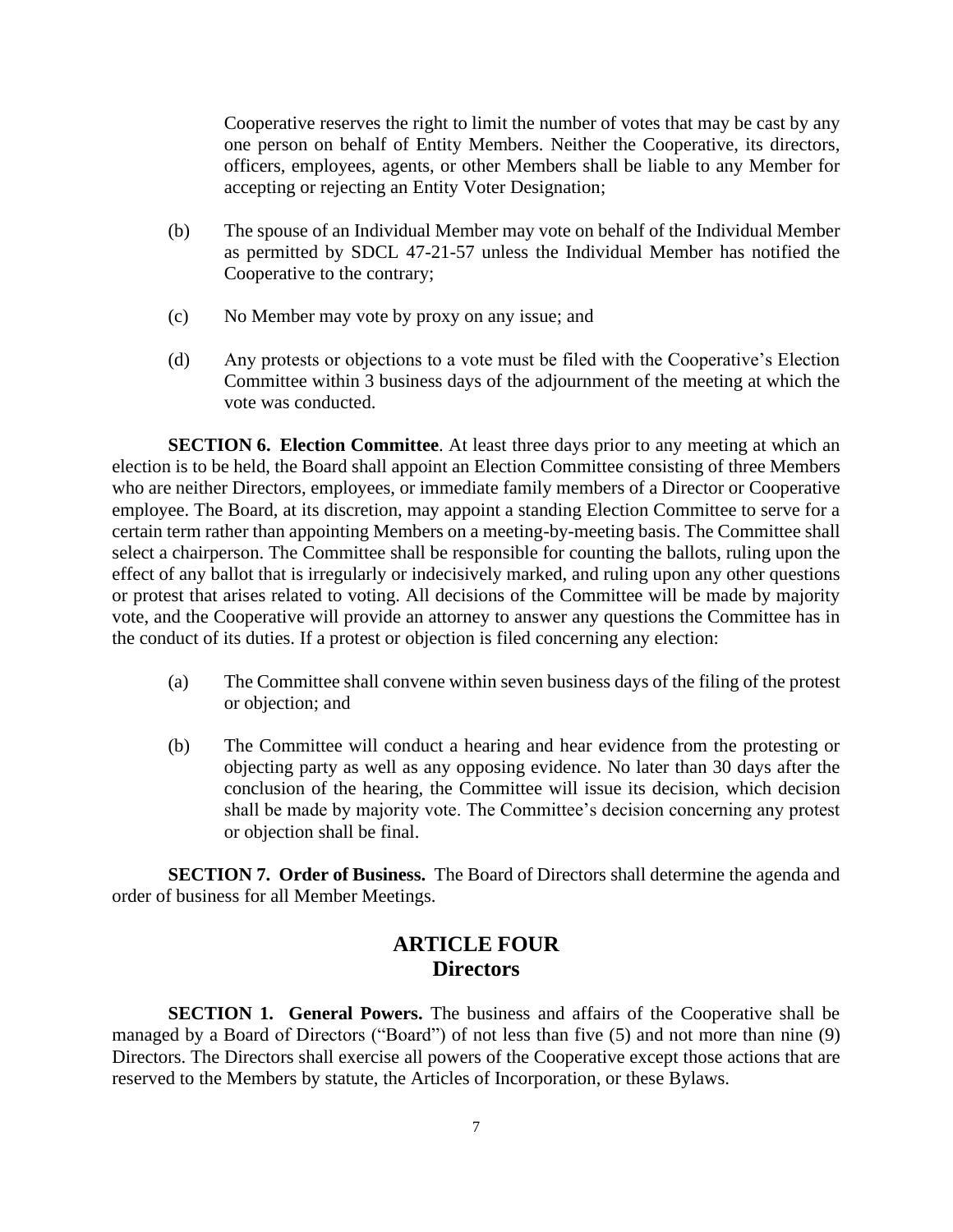**SECTION 2. Director Districts.** The Board may divide the Cooperative Service Area (i.e., that territory in which the Cooperative provides services to Members) into no less than five (5) and no more than nine (9) districts (the "Director Districts"). The Director Districts should equitably represent the Members. In setting the Director Districts, the Board may consider geographic factors, population, number of services, and other equitable factors. At least once every five (5) years, the Board shall review and may reconfigure the Director Districts to ensure that the Director Districts equitably represent the Members. The Cooperative shall maintain a detailed description of Director Districts. Each Director District shall be represented by at least one Director. If the Board revises the borders of any Director District, it shall notify the Members in writing via first-class mail and in the Cooperative's newsletter of the changes no less than 120 days prior to the next annual meeting of the Members. No revisions to any Director District may (a) increase a Director's term; or (b) decrease a Director's term unless the impacted Director consents to the decrease in writing.

**SECTION 3. Nomination and Election of Directors**. Directors for each Director District shall be nominated and elected as follows:

- (a) Any 15 or more Members within a Director District may nominate any qualified individual to serve as a director for that Director District by signing a nominating petition on the form provided by the Cooperative. A Director must be a natural person and have the capacity to enter into legally binding contracts. An individual is qualified if he or she meets the following criteria: (i) is a Member in good standing with the Cooperative; (ii) is a permanent resident and has the Member's primary residence in the Director District from which the Director is elected or chosen; (iii) uses, receives, or purchases electric service from the Cooperative at the proposed director's primary residence; and (iv) has not been an employee of the Cooperative for at least 3 years prior to the date of the election or appointment as the case may be.
	- i. For purposes of these Bylaws, a "primary residence" is the dwelling in which an individual primarily lives, i.e., where that individual primarily sleeps and eats. Generally, a primary residence is determined by a person's mailing address, address for voting registration, and time spent at the residence. If there is a dispute as to the primary residence, it shall be resolved by majority vote of the Directors whose residency is not being challenged.
- (b) Upon receipt of a petition, if the Cooperative determines it meets the requirements of these Bylaws, the Cooperative shall place the individual's name on the ballot and shall post the nomination in the Cooperative's principal office and in the Cooperative's newsletter. A nominating petition must be received at the Cooperative's offices in Tabor, South Dakota at least 60 calendar days prior to the annual meeting;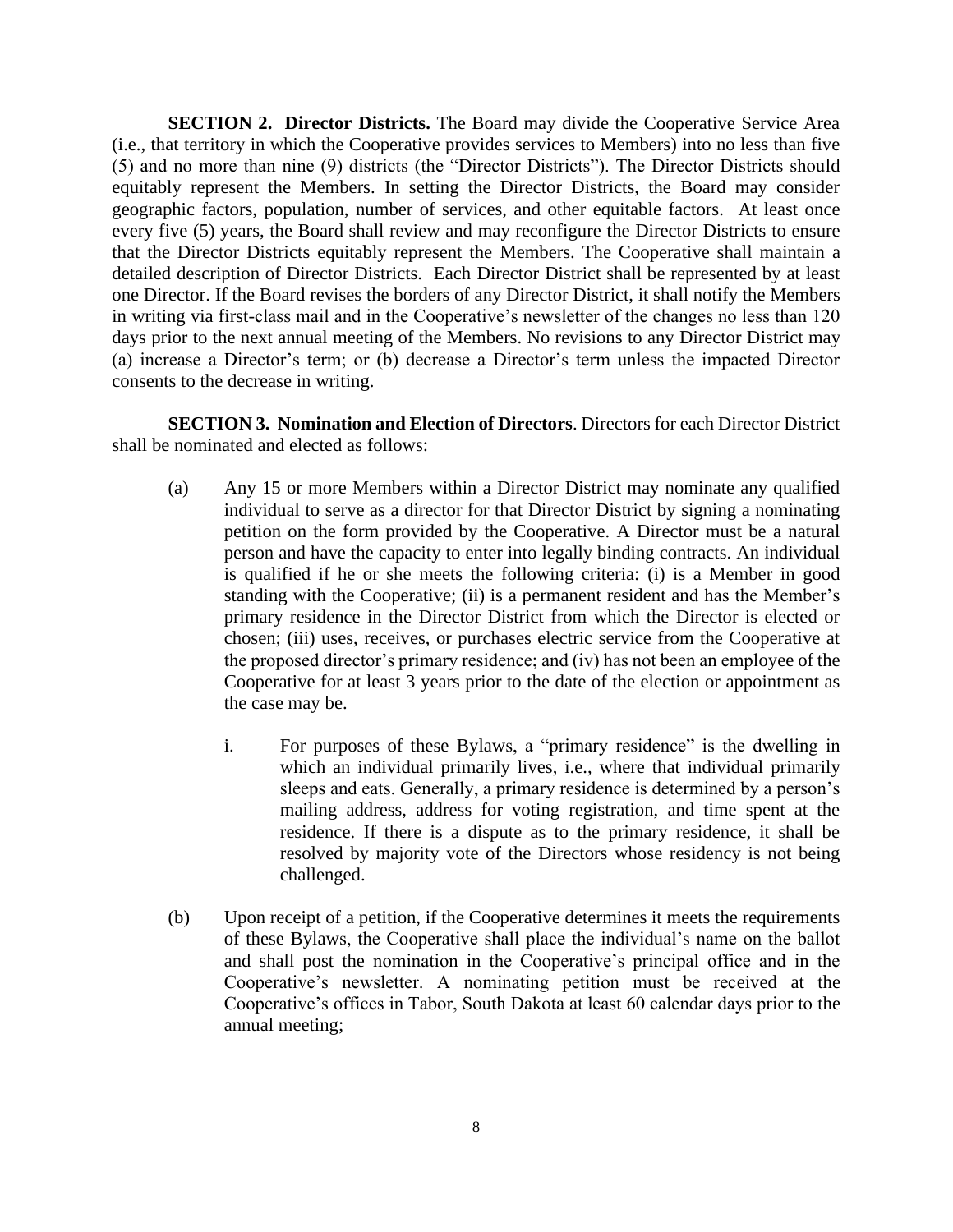- (c) The Cooperative shall include a statement of the number of directors to be elected and the names of the candidates arranged by Director Districts with the notice of the annual meeting;
- (d) Election of Directors shall be by secret written ballot. The original ballot shall list the names of the candidates nominated by petition. The names shall be arranged by districts. However, if only one candidate runs for the Director position in the District, the Members at the annual meeting may elect the Director by voice vote upon a motion to accept the candidate for the position being sought;
- (e) Each Member of the Cooperative present at the meeting shall be entitled to one vote for one candidate from each district. The candidate from each Director District receiving the highest number of votes shall be declared elected as director. In the event of a tie, the candidates shall draw lots and the winner shall be declared elected;
- (f) Directors are elected for a term of three years; and
- (g) Notwithstanding anything to the contrary in these Bylaws, the failure to strictly comply with any of the provisions of this Section 3 other than the residency requirement shall not affect, after the fact, the validity of any election of directors.

**SECTION 4. Disqualifications.** A person is not eligible to become or remain a Director if that person:

- (a) Is not a Member or does not receive service from the Cooperative at their primary residence within the District which the person is to represent; or
- (b) Is in any way employed by or financially interested in a competing enterprise or a business selling electric energy or supplies to the Cooperative, or a business primarily engaged in selling electrical or plumbing appliances, fixtures or supplies to the Members of the Cooperative; or
- (c) Has a substantial conflict of interest with the Cooperative. Whether a substantial conflict of interest exists shall be determined by majority vote of the disinterested Directors; or
- (d) Is employed by the Cooperative or has an immediate family member (defined below) employed by the Cooperative; or
- (e) Does not have the capacity to enter into legally binding contracts; or
- (f) Is convicted of or pleads guilty or nolo contendre to any felony or to a misdemeanor involving fraud or dishonesty while serving as a director or within five years prior to standing for election as a director; or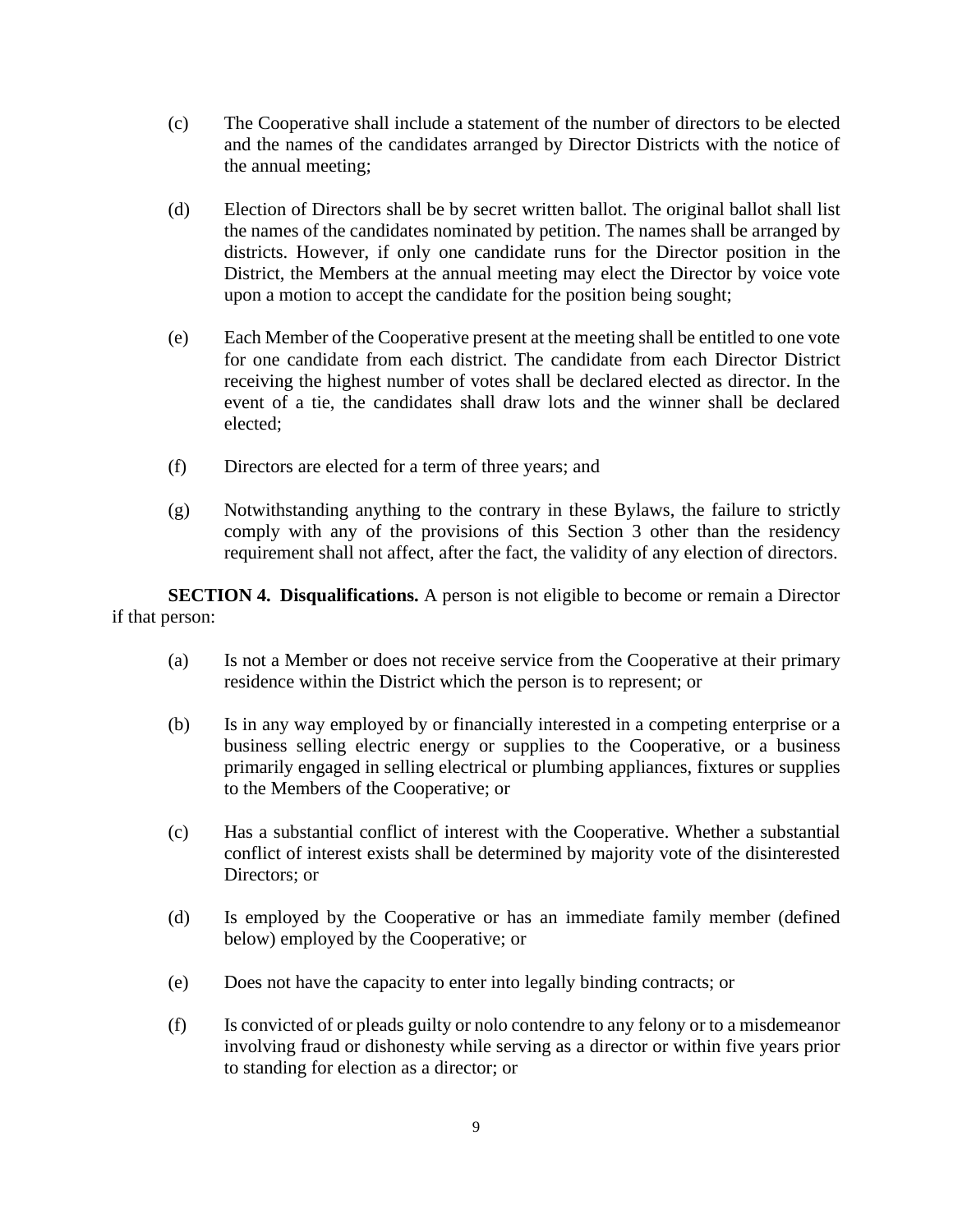- (g) Attends less than two-thirds of regular monthly Board Meetings during the prior twelve month period unless excused for good cause by majority vote of the Board excluding the vote of the absent director; or
- (h) Is or becomes physically or mentally unable with or without reasonable accommodations to perform the essential duties of a Director, including attendance at regional and national meetings, and the condition that creates such inability is reasonably expected to last six (6) months or more.

**SECTION 5. Challenges to Qualifications**. Any Director, the General Manager, or the attorney for the Cooperative, may -- by written and signed instrument (the "charges") delivered to the President (or to the Vice-President if the President is the subject of the charges) -- question the qualifications of any person to serve or to continue to serve as a director. The writing shall state with particularity the factual basis for the charges.

- (a) Upon receipt of the charges, the President (or Vice-President if the President is unable to act or is the subject of the charges), shall forward a copy of the charges to the person whose qualifications have been questioned for a response. The President may also request that the person whose qualifications have been questioned produce documents in response to the charges;
- (b) The person whose qualifications have been challenged shall have 10 business days after receipt of the charges to provide a written response to the President or the President's designated agent. Upon receipt of the response to the charges, the President shall deliver a copy of the charges and the response to all Directors;
- (c) The charges shall be addressed by the Board at its next regularly scheduled monthly meeting or at a special meeting if so requested by three or more Directors. At the meeting, the Board shall consider the written charges, the response, and, if the Board so chooses, oral evidence from any witnesses, including the individual charged. The decision to accept or reject the charges must have the vote of at least two-thirds of the Directors, excluding the vote of any Director charged;
- (d) If a Director is removed from office, the Director's replacement shall be appointed by the Board in accordance with these Bylaws. If the person charged has only been nominated as a director, the Board shall direct the Cooperative to remove the individual's name from the ballot; and
- (e) Nothing contained in this section affects the validity of any action taken at any prior regular or special Board meeting.

**SECTION 6. Removal of Director by Members.** The Members may remove any Director pursuant to this Section 6.

(a) Any Member may request the removal of one or more Directors for committing any grossly negligent, fraudulent, or criminal act or omissions that significantly and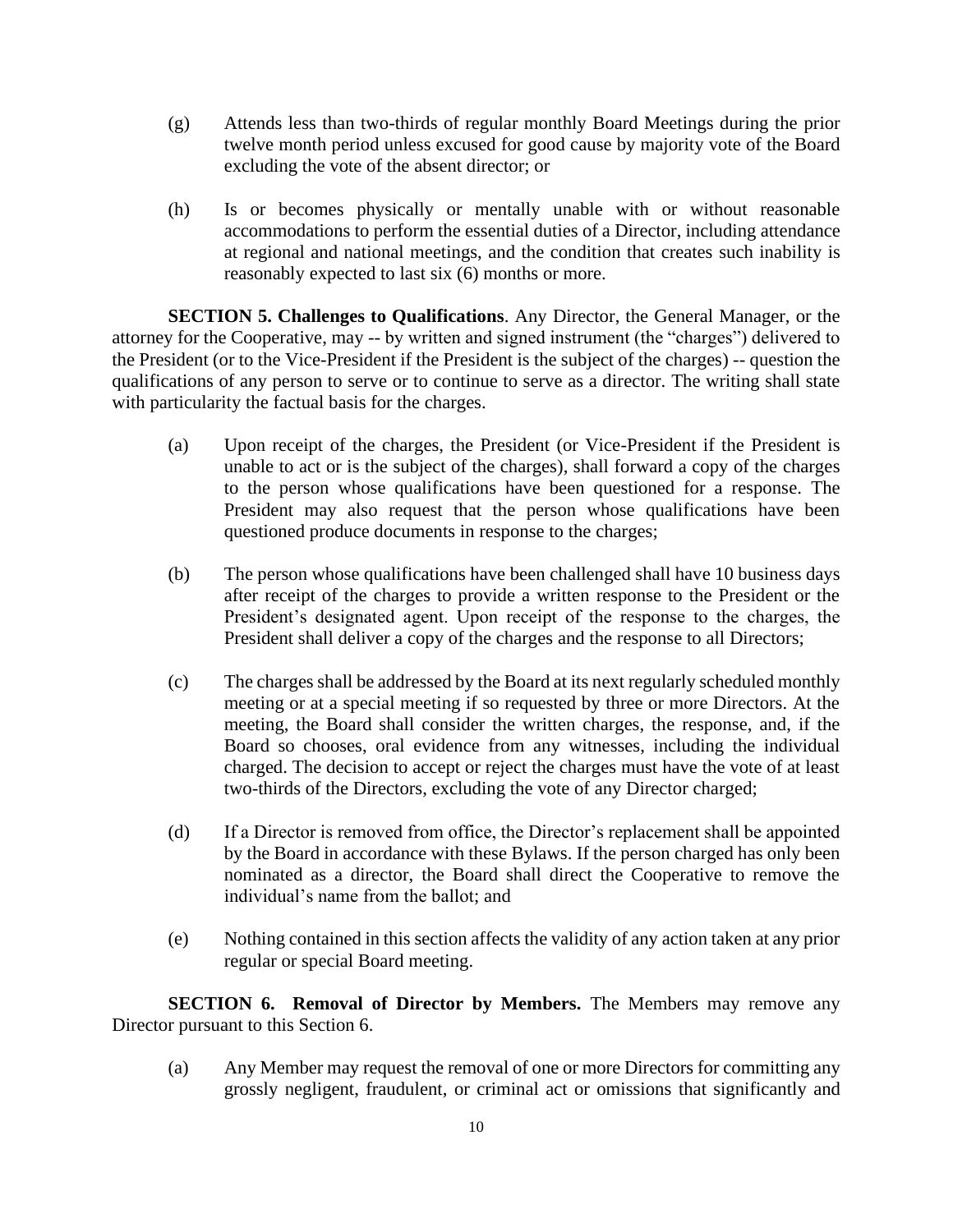adversely affects the Cooperative. However, no Director can be removed for lawfully opposing the sale of Cooperative assets or the dissolution of the Cooperative. For each Director for whom removal is requested, the Member(s) shall deliver to the President or Secretary a dated written petition (the "Director Removal Petition"). The Director Removal Petition must (i) identify the Director to be removed; (ii) set forth the basis for removal, specifically identifying the conduct underlying the removal request; (iii) contain the printed names, addresses, and original signatures with date of at least ten percent (10%) of the Cooperative's Members; and (iv) request that the question of removal be acted upon at a special meeting of the Members;

- (b) The Petition shall be signed by each Member in the same name as the Member is billed by the Cooperative and shall state the signor's address as it appears on Cooperative billings. Each page of the petition, in the upper left corner, shall set forth the document subject, name(s) of the director(s) targeted for removal and the page number: E.g. "Director Removal Petition, Directors John Doe and Jane Doe, page 2;"
- (c) Within 30 days following receipt of the petition, the President or the Secretary shall (i) provide a copy of the Director Removal Petition to all Directors; and (ii) meet with all Directors to review the Director Removal Petition;
- (d) If the Board determines that the Director Removal Petition complies with these Bylaws, then the Cooperative shall provide notice of a Special Member Meeting to be held no later than 25 days following the Board's determination. The notice of the meeting shall state (i) the date, time, and place of the meeting and that a quorum of Members must be present to carry out the purpose of the meeting; (ii) that the purpose of the meeting is to consider the Director Removal Petition; (iii) that the impacted Director(s) as well as the petitioners shall be entitled to present evidence and present their arguments to the Members at the meeting, with the persons bringing the charges being heard first and the Director(s) being heard last; (iv) that a vote of the Members will be taken at the conclusion of the evidence regarding the removal of the Director(s); and (v) that if the Director is removed, the Members may elect a replacement to fill the removed Director's term with nominations from the floor allowed;
- (e) A Member quorum must be present at the Special Member Meeting or no action may be taken regarding removal and/or replacement of a Director. If a member quorum is present at the Special Member Meeting, then for each Director named in the Director Removal Petition:
	- (i) If a majority of Members present vote to remove the director, then the director is removed effective at the time and date of the Member vote.
	- (ii) Upon removal of a Director, the Members present at the Special Member Meeting and entitled to vote may then nominate and elect a successor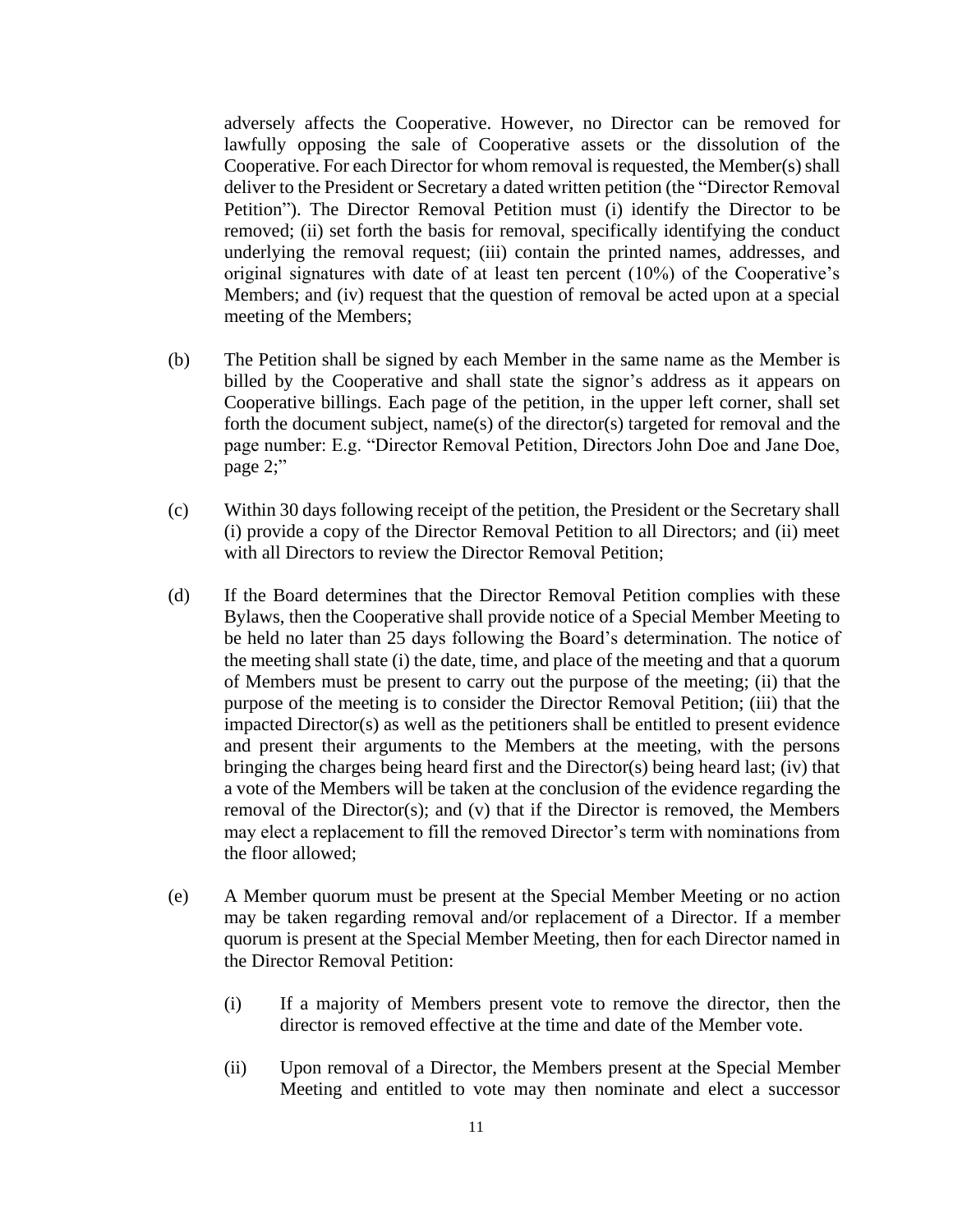Director, provided, however, that any successor director must meet the qualifications set out in these Bylaws, including residing in the same Director District of the removed Director. Any successor Director shall serve the unexpired portion of the removed Director's term.

(f) Neither receipt of a Director Removal Petition nor the removal of a Director affects any action by the Board.

**SECTION 7. Vacancies.** With respect to the filling of vacancies other than (a) by the removal of Directors by the Members; (b) electing directors by regular elections; or (c) by the creation of a new Director District, any vacancy occurring in the Board shall be filled by the affirmative vote of a majority of the remaining Directors for the unexpired portion of the term. A Member elected by the Board as director to fill a vacancy must reside in the same district as the Director whose office was vacated.

**SECTION 8. Compensation.** Directors shall not serve the Cooperative in any other capacity other than as an officer appointed by the Directors. Directors shall not receive any salary for their services, except a fixed sum for each day or portion of a day spent on Cooperative business, such as attendance at meetings, conferences, training programs, or performing other assignments authorized by the Board. The Directors may also provide for additional compensation for the President for additional work required for meeting preparation and other activities. Directors may also be reimbursed for reasonable travel expenses, including mileage and lodging. The compensation of Directors and reimbursement rates shall be determined by majority vote of the Directors.

 **SECTION 9. Director's Immediate Family**. Except in extreme emergencies, and subject to prior authorization by majority vote of Directors who are not related to the family member, no immediate member of a Director's family may receive compensation or serve the Cooperative in any capacity. As used in these Bylaws, immediate member of a Director's family means a person who is either a spouse, parent, step-parent, child, step-child, grandchild, step-grandchild, grandparent, step-grandparent, great grandchild, step-great grandchild, brother, sister, brother-inlaw, sister-in-law, uncle, aunt, nephew or niece.

**SECTION 10. Director Resignation**. Any Director may resign by giving written notice to the President of the Board or, in the case of the President, by giving written notice to all other Directors. The resignation may specify a future effective date, otherwise it shall be effective when given. The Directors, by majority vote, shall fill the vacant position as of the effective date of the resignation, subject to the terms and provisions of these Bylaws.

#### **ARTICLE FIVE Meetings of Directors**

**SECTION 1. Regular Meetings**. A regular meeting of the Board shall be held monthly at the Cooperative's offices in Tabor, South Dakota or as otherwise designed by the Board. The Board shall designate the time and place for the next monthly meeting at the conclusion of the previous monthly meeting. No further notice of the regular monthly meeting is required.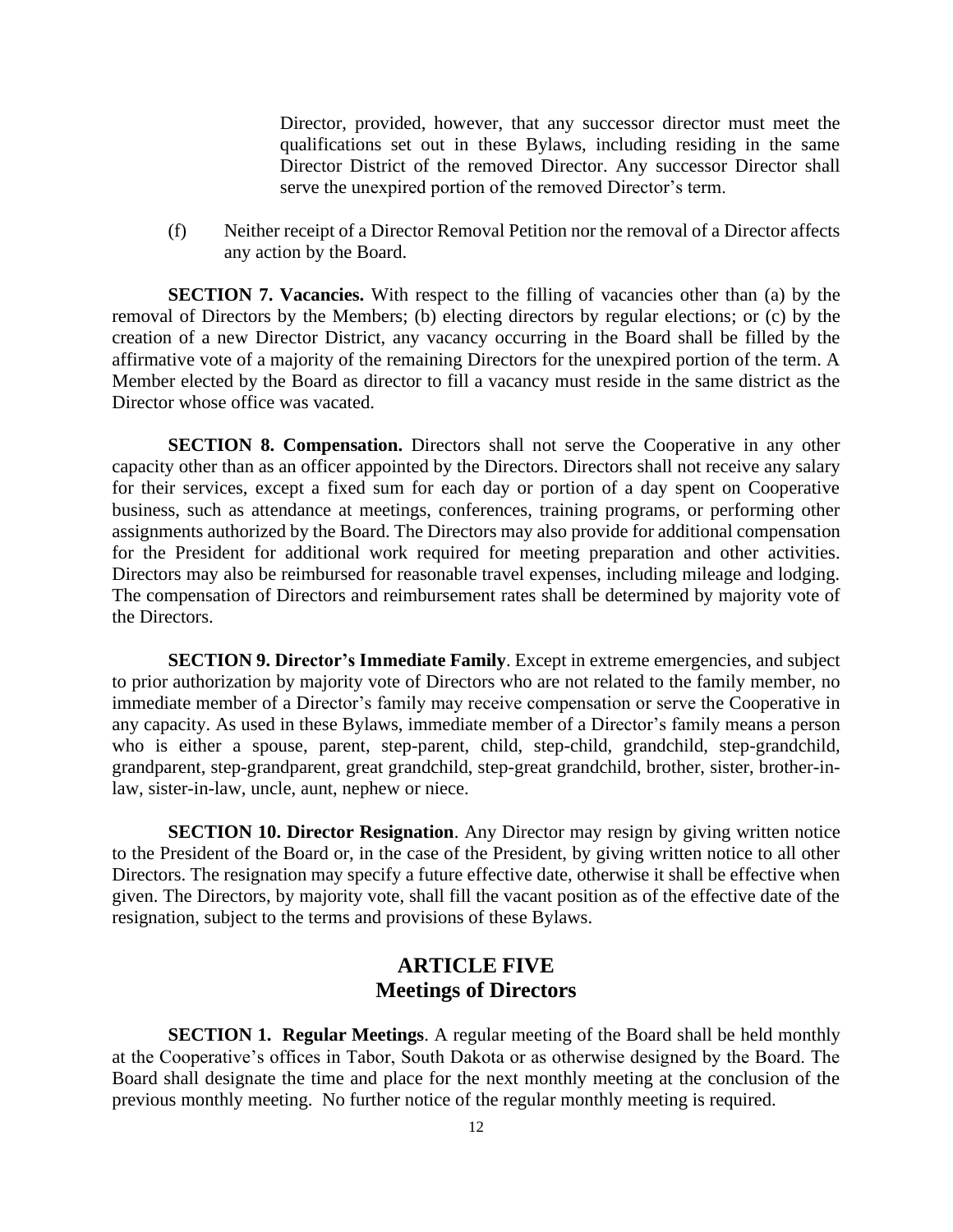**SECTION 2. Special Meetings.** Special meetings of the Board ("Board Special Meeting") may be called by the President or by any three Directors by providing written or oral notice of the Board Special Meeting to each Director at least two (2) business days prior to the meeting. The notice shall include the time and place of the Board Special Meeting, as well as the purpose of the Board Special Meeting. A Director's attendance at a Board Special Meeting constitutes waiver of notice of the meeting unless the Director's reason for attendance is to object to the meeting on the ground that it has not been properly called.

**SECTION 3. Quorum.** A majority of the Directors shall constitute a quorum at any regular or special Board meeting. If a quorum is not present, a majority of the Directors present shall adjourn the meeting. In that event, prior to adjournment, those Directors present shall set a new meeting time, date and place and provide notification to absent directors of the rescheduled date and time. The act of a majority of the Directors present at a meeting at which a quorum is present shall be the act of the Board.

**SECTION 4. Conduct of Board Meetings**. In person attendance by all Directors at regular and special board meetings is preferred, however, the Directors may be deemed present if they participate through any means of communication by which all Directors participating in the meeting may simultaneously hear each other and participate in the discussion. The Board may adopt its own policies governing attendance and participating in meetings other than by personal attendance.

### **ARTICLE SIX Officers**

**SECTION 1. Number.** The officers of the Cooperative shall be a President, Vice President, Secretary, Treasurer. Only Directors may serve as Cooperative officers. The offices of Secretary and Treasurer may be held by the same person.

**SECTION 2. Election and Term of Office.** The Directors shall elect Cooperative officers annually at the next regular meeting following the annual meeting of the Members or at the conclusion of the annual meeting in the Directors' discretion. If more than one candidate is nominated for an office, the election shall be by ballot. The election shall be by majority vote of the Directors. Each officer shall hold office until the first meeting of the Board following the next annual meeting of the Members or until their successor shall have been elected and shall have qualified. A vacancy in any office shall be filled by the Board for the unexpired portion of the term.

**SECTION 3. Removal of Officers and Agents by the Directors.** Any officer or agent elected or appointed by the Board of Directors may be removed by majority vote of the Board whenever the Directors determine that it is in the Cooperative's best interests to remove the officer.

**SECTION 4. President.** The President: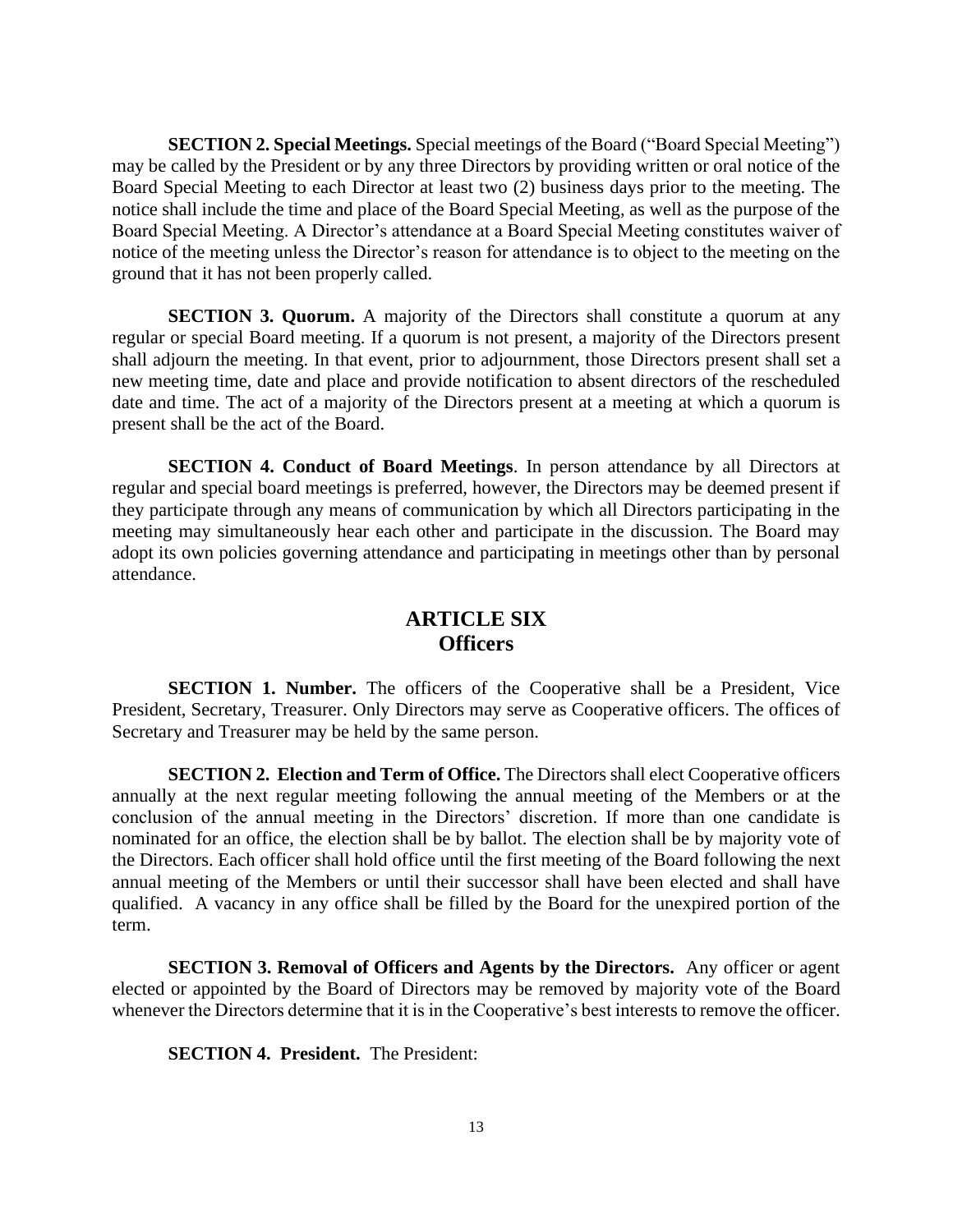- (a) Shall serve as the principal executive officer of the Cooperative. The President, if available, shall preside at all meetings of the Members and Directors;
- (b) May sign any deeds, mortgages, notes, bonds, contracts or other instruments authorized by the Board of Directors to be executed, except in cases in which the signing is expressly delegated by the Board of Directors or by these Bylaws to another officer or agent of the Cooperative or shall be required by law to be otherwise signed or executed; and
- (c) Shall in general perform all duties incident to the office of President and such other duties as may be prescribed by the Board of Directors.

**SECTION 5. Vice-President.** In the absence of the President, or in the event of the President's inability or refusal to act, the Vice-President shall perform the duties of the President, and when so acting, shall have all the powers of and be subject to all the restrictions upon the President. The Vice-President shall also perform such other duties as may be assigned by the Board of Directors.

**SECTION 6. Secretary.** The Secretary shall:

- (a) Keep or cause to be kept the minutes of all regular and special meetings of the Members and Directors in one or more books provided for that purpose;
- (b) Provide notices in accordance with these Bylaws as required by law;
- (c) Keep or cause to be kept the Cooperative's records and seal. The Secretary may affix the Cooperative's seal to all documents requiring the seal;
- (d) Keep or cause to be kept a register of the names and post office addresses of all Members;
- (e) Keep or cause to be kept on file at all times a complete copy of the Cooperative's Articles of Incorporation and Bylaws, including any amendments to those documents. A copy of these documents shall always be available to the Members at the Cooperative's office; and
- (f) In general perform all duties incident to the office of Secretary and such other duties as may be assigned by the Board of Directors.

**SECTION 7. Treasurer.** Unless otherwise determined by the Board or the Members, the Treasurer shall be authorized to sign checks and other financial documents on behalf of the Cooperative and shall perform all duties prescribed by the Board or the Members.

**SECTION 8. Delegation of Secretary's and Treasurer's Responsibilities.** Notwithstanding the duties and responsibilities of the Secretary and Treasurer described in Sections 6 and 7 of this Article Six, the Board of Directors may, except as otherwise limited by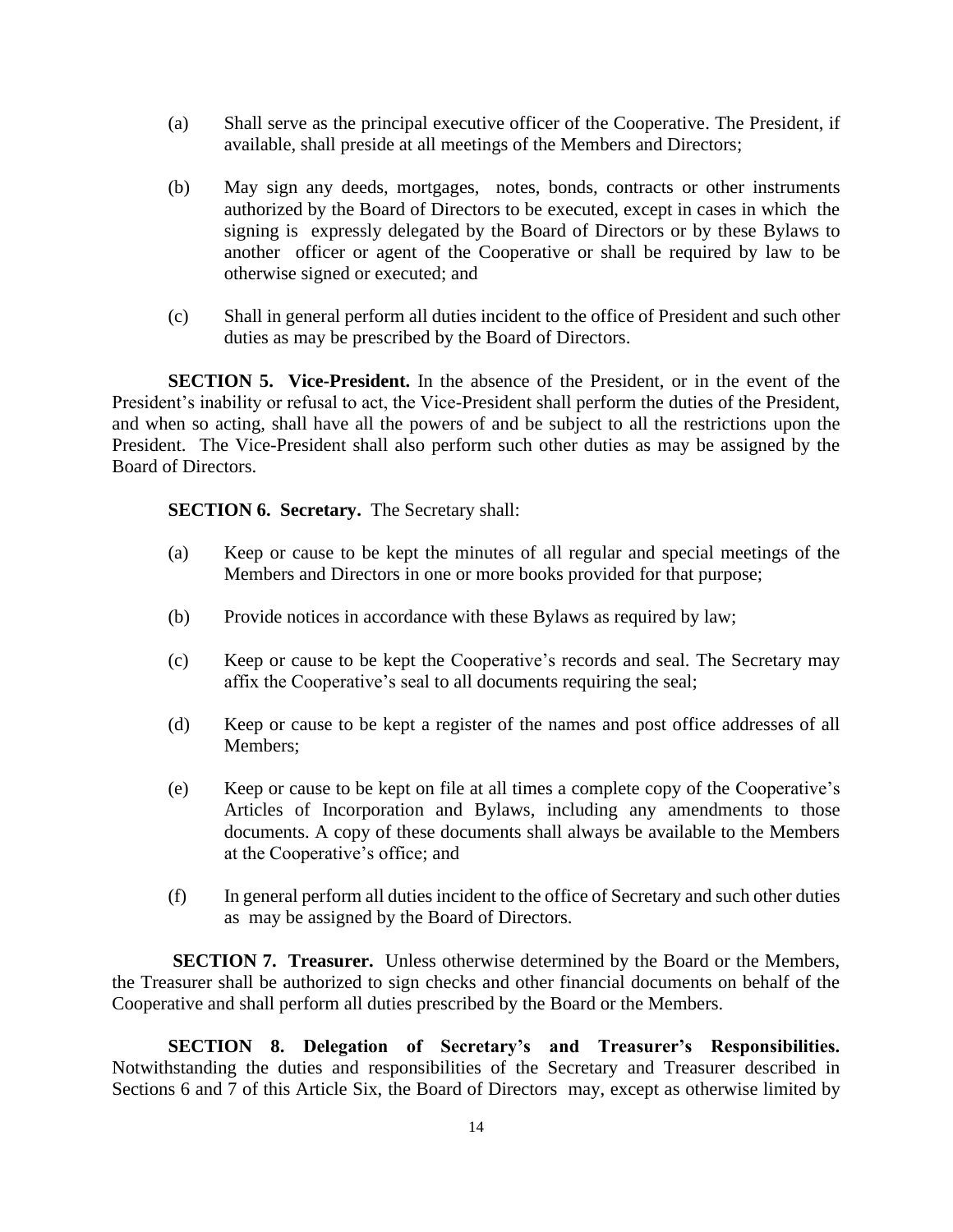statute, delegate, wholly or in part, the responsibility and authority for the regular or routine administration of the Cooperative's business to one or more other agents or employees of the Cooperative who are not Directors. To the extent that the Board does so delegate with respect to any such officer, that officer shall be relieved from such duties, responsibilities and authorities.

**SECTION 9. General Manager.** The Board of Directors may appoint a General Manager who may be, but who shall not be required to be, a Member of the Cooperative. The General Manager shall perform such duties and shall exercise such authority as the Board of Directors may authorize.

**SECTION 10. Officer Resignation**. Any Officer may resign by giving written notice to the President of the Board or, in the case of the President, by giving written notice to all other Directors. The resignation may specify a future effective date, otherwise it shall be effective when given. The Directors, by majority vote, shall fill the vacant position as of the effective date of the resignation.

**SECTION 11. Compensation.** Other than as the Board may establish by policy for the President as a result of the President's additional work required for each meeting, Officers of the Cooperative shall not receive any compensation in their capacity as officers. The Directors shall fix the compensation to be paid to the Cooperative's General Manager, agents, and employees subject to the provisions of these Bylaws.

**SECTION 12. Indemnification**. The Cooperative shall indemnify present and former directors and officers, including the General Manager, as well as Cooperative agents and employees in accordance with and to the fullest extent allowable under South Dakota Codified Laws Chapter 47-21. The Cooperative may also purchase insurance to cover this indemnification.

**SECTION 13. Reports.** The officers of the Cooperative shall submit at each annual meeting of the members, reports covering the business of the Cooperative for the previous fiscal year. The reports may be in writing and shall set forth the condition of the Cooperative at the close of the fiscal year.

# **ARTICLE SEVEN Non-Profit Operation**

**SECTION 1. Interest or Dividends on Capital Prohibited**. The Cooperative shall operate on a non-profit basis for the mutual benefit of its Members. No interest or dividends shall be paid to Members for capital furnished to the Cooperative.

**SECTION 2. Allocation of Patronage Capital.** Patronage Capital ("Capital") consists of all funds received by the Cooperative that exceed (a) the Cooperative's costs and expenses of operation; (b) funds allocated to a Margin Stabilization Plan, or other revenue or expense deferral plan by resolution of the Board; and (c) reasonable reserves established by the Board for the payment of the incremental cost of electric power and energy. These amounts are received by the Cooperative from the Members with the understanding that the funds are being furnished by the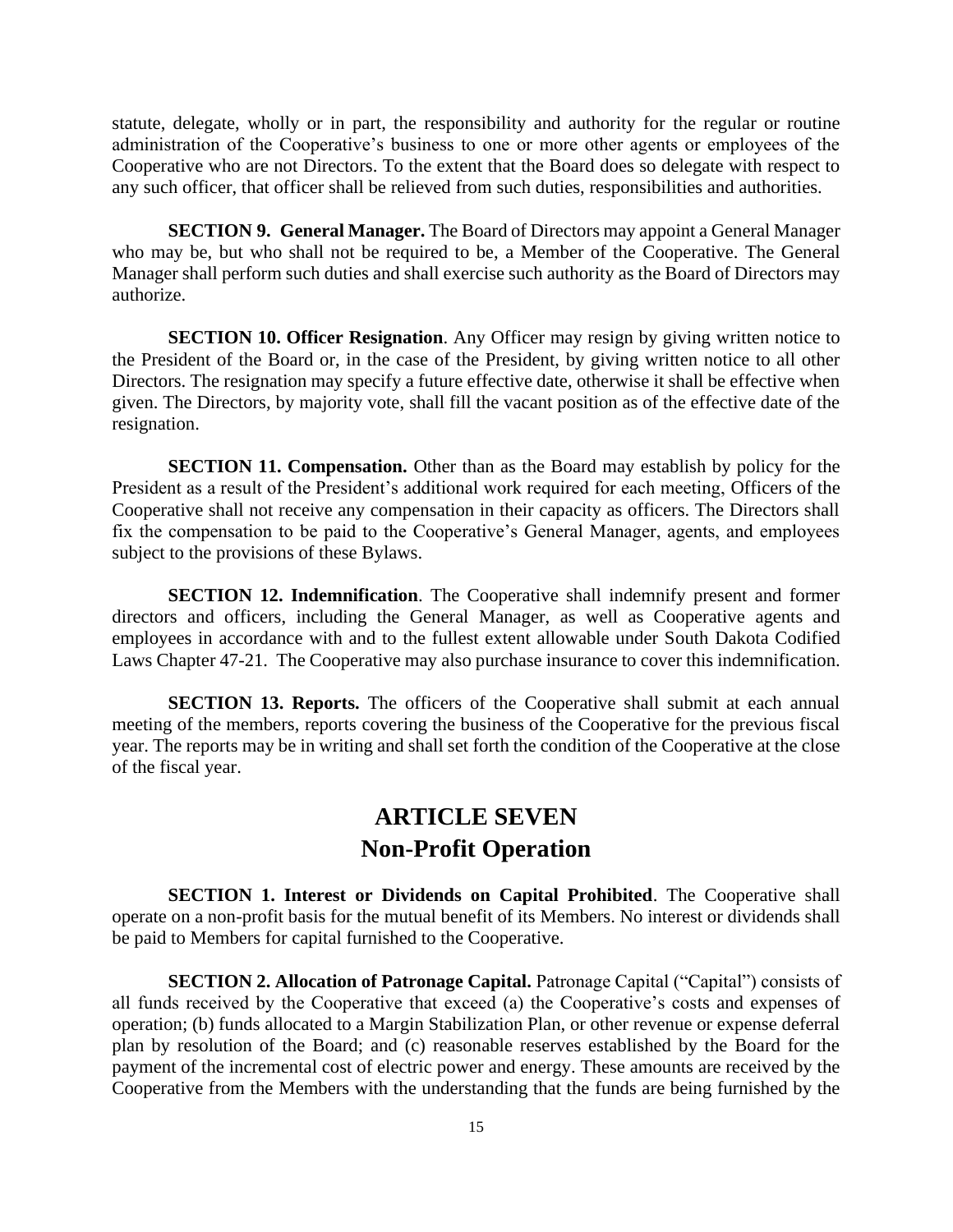Members as Capital. The Cooperative shall annually allocate to each Member, and pay by credit to a Capital Account for each Member, the Capital in proportion to the value or quantity of Cooperative services used, received, or purchased by each Member during the applicable fiscal year (the "Capital Credits"). Capital Credits will be treated as if the Cooperative paid the Capital Credit amounts to each Member in cash pursuant to a legal obligation, and each Member furnished the Cooperative Capital in the corresponding Capital Credit amounts.

**SECTION 3. Affiliated Capital Credits**. The Cooperative may separately allocate and credit to Members capital allocated and credited to the Cooperative by any organization furnishing services, supplies or products to the Cooperative ("Affiliated Capital Credits").

**SECTION 4. Non-Operating Margins**. Any other funds received by the Cooperative that exceed the Cooperative's costs and expenses may be either (a) allocated as Capital Credits to Members in the same manner as set forth above; or (b) used by the Cooperative as permanent, nonallocated capital.

**SECTION 5**. **Books and Records**. The Cooperative shall keep its books and records in a manner that clearly reflects the amount of Capital allocated to each Member's Capital Account annually. Within a reasonable time following the conclusion of the fiscal year, the Cooperative shall notify each Member of the amount of credit received by that Member for the previous fiscal year.

**SECTION 6. Retiring and Refunding Capital Credits**. After giving due consideration to the Cooperative's financial condition, and at any time prior to dissolution or liquidation of the Cooperative:

- (a) The Board may authorize the Cooperative to wholly or partially retire and refund Capital Credits to Members or former Members; and
- (b) The Board may authorize the Cooperative to retire and refund any Affiliated Capital Credits actually paid by the third-party organization to the Cooperative.

**SECTION 7. Debt Set-off**. If the Cooperative elects to retire or refund Capital Credits or Affiliated Capital Credits (the "Refunded Credits"), the Cooperative has a priority security interest and a right of set off in the Refunded Credits to the extent any Member has an outstanding debt owed to the Cooperative. The Cooperative may enforce the security interest and set off the debt from the Refunded Credits. Debt secured by the Refunded Credits includes any unpaid bills, any reasonable compounded interest on that bill, and any late fee as determined by the Board. The Member shall be deemed to have consented to this security interest at the time the Cooperative first provides electric service to the Member.

**SECTION 8. Death of Member**. Upon the death of an Individual Member or in the event of the death of individual who holds a Joint Membership with the individual's spouse (collectively, a "Deceased Member"), the Board may retire and refund the Deceased Member's Capital Credits upon terms and under conditions established by the Board as long as the Cooperative's financial condition is not impaired by the refund.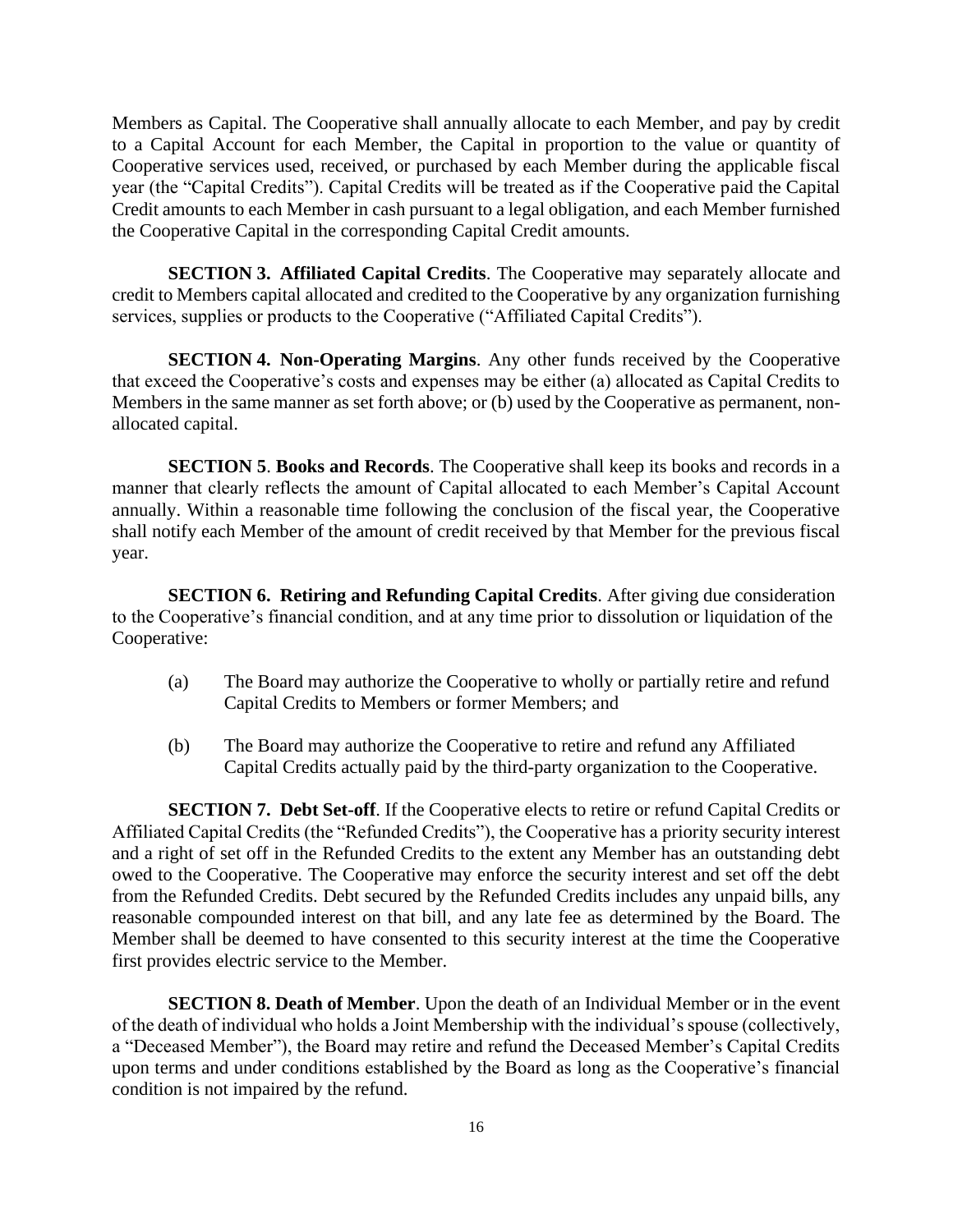**SECTION 9**. **Delivery to Members**. The Members of the Cooperative, by purchasing services or otherwise dealing with the Cooperative, acknowledge that they are bound by the Cooperative's Articles of Incorporation and these Bylaws. The provisions of this Article Seven shall be delivered to Members via provision of a copy with the Membership Application or online at the Cooperative's website.

### **ARTICLE EIGHT Encumbering or Disposing of Property**

**SECTION 1. Encumbering Cooperative Property.** The Board may authorize the execution and delivery of a mortgage, deed of trust, or other lien encumbering the real estate or personal property owned by the Cooperative as well as the revenues and income derived from or generated by that property upon such terms and conditions as the Board determines advisable to secure any indebtedness owed by the Cooperative to the United States of America or any agency or instrumentalities thereof, to the National Rural Utilities Cooperative Finance Corporation, or to any other lender.

**SECTION 2. Merger or Consolidation**. As allowed by these Bylaws and the South Dakota Electric Cooperative Law (SDCL 47-21 et seq.), the Cooperative may (1) consolidate with another consumer-owned cooperative that provides electric power to form a new cooperative; or (2) merge with another consumer-owned cooperative that provides electric power as set forth below.

- (a) The Board must approve an agreement or plan to Consolidate or Merge that states: (i) the terms and conditions of the consolidation or merger; (ii) the name of each entity consolidating or merging with the Cooperative and the address of its principal officer; (iii) the name of the new or surviving entity and its proposed principal place of business; (iv) a statement that each Cooperative agrees to the consolidation; (v) the names and address of the directors of the new cooperative; (vi) the terms and conditions of the consolidation or merger and the manner by which the consolidation or merger will be carried into effect, including the manner in which members of each cooperative may become members of the new cooperative; and (vii) any other terms and conditions the Board deems advisable for the conduct of the business of the new or surviving cooperative;
- (b) After the Board approves a plan to Consolidate or Merge, a special meeting of the Members shall be called at which time the Members will consider the proposed consolidation or merger. Notice shall be sent as set forth in these Bylaws and must include a copy of the Consolidation or Merger agreement; and
- (c) A vote of a majority of the Members present and voting at the special meeting is required to approve the plan to Consolidate or Merge.

**SECTION 3. Dissolution of the Cooperative.** If the Board determines it is appropriate to dissolve the Cooperative, a proposal to dissolve the Cooperative shall be presented to the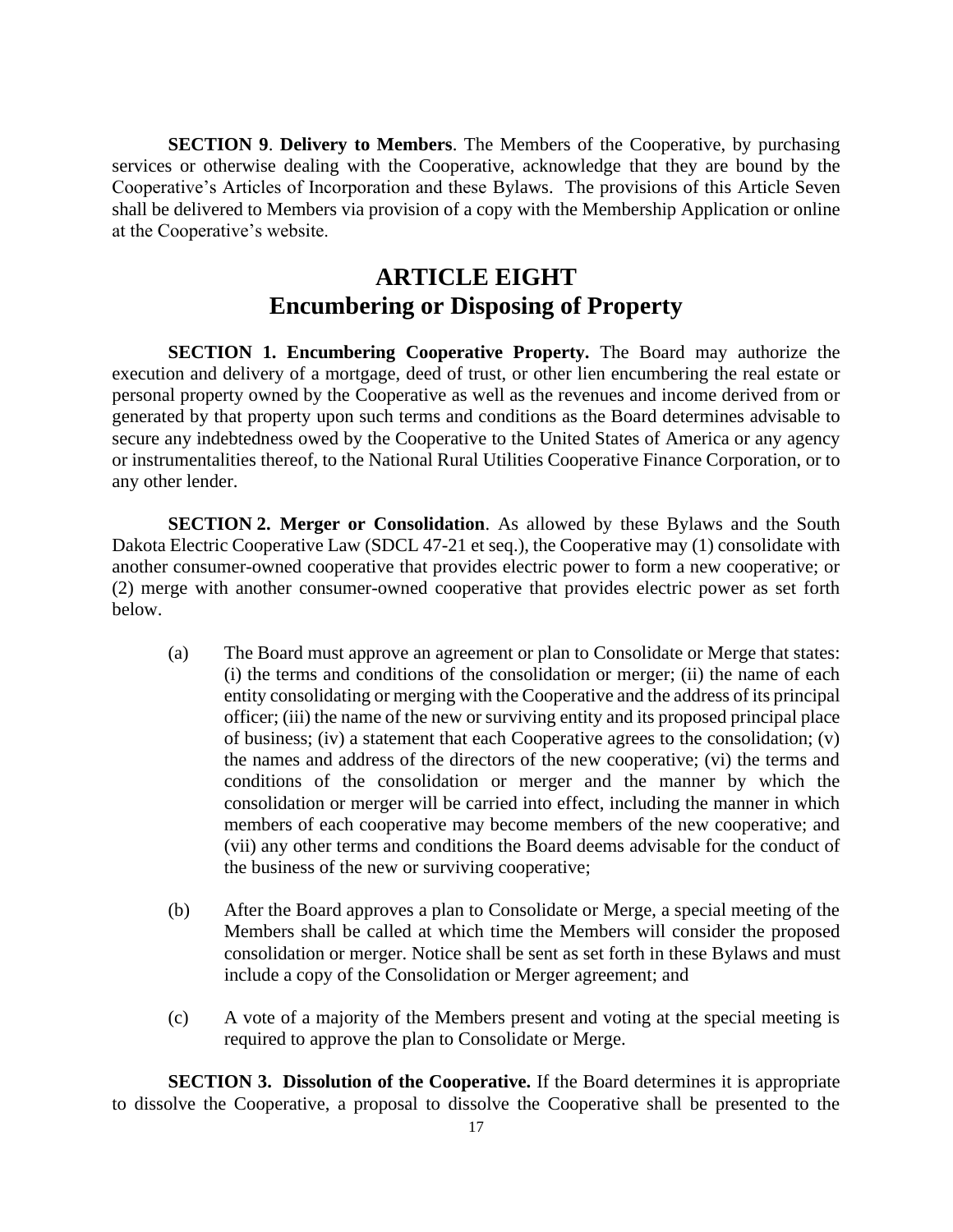Members at any annual or special meeting. Notice of the meeting shall include the plan for the dissolution. Dissolution of the Cooperative may only be approved by affirmative vote of not less than a majority of all Members of the Cooperative. If the Members vote to dissolve the Cooperative, then upon that dissolution the Cooperative shall:

- (a) Collect all sums owed to the Cooperative and liquidate its property and assets;
- (b) Pay all Cooperative debts, obligations, and liabilities, other than those to Members arising from their patronage, and do all other things required to terminate its business; and
- (c) Distribute any remaining sums, first to Members for the prorate return of all amounts standing to the Member's credit by reason of their patronage, and second to Members for the prorate repayment of membership fees. Any sums remaining shall then be distributed to Members and former Members in proportion to their patronage.

# **ARTICLE NINE Seal**

The Corporate seal of the Cooperative shall be in the form of a circle and have inscribed thereon the name of the Cooperative and the words "Corporate Seal, South Dakota." Failure to append the seal to any document shall not, however, affect the legal validity of the document.

## **ARTICLE TEN Financial Transactions**

**SECTION 1. Contracts.** Except as otherwise provided in these Bylaws, the Board may authorize any officer or agent to enter into any contract or execute and deliver any instrument in the name and on behalf of the Cooperative. The authority may be general or confined to specific instances.

**SECTION 2. Checks, Drafts, Etc.** All checks, drafts and other orders for the payment of money, and all notes, bonds or other evidences of indebtedness issued in the name of the Cooperative shall be signed by an officer, agent, or employee of the Cooperative as designated by the Board.

**SECTION 3. Deposits.** All funds except petty cash of the Cooperative shall be deposited to the credit of the Cooperative in financial institutions chose by the Board.

**SECTION 4. Fiscal Year.** The fiscal year of the Cooperative shall begin on the first day of January of each year and shall end on the thirty-first day of December of the same year.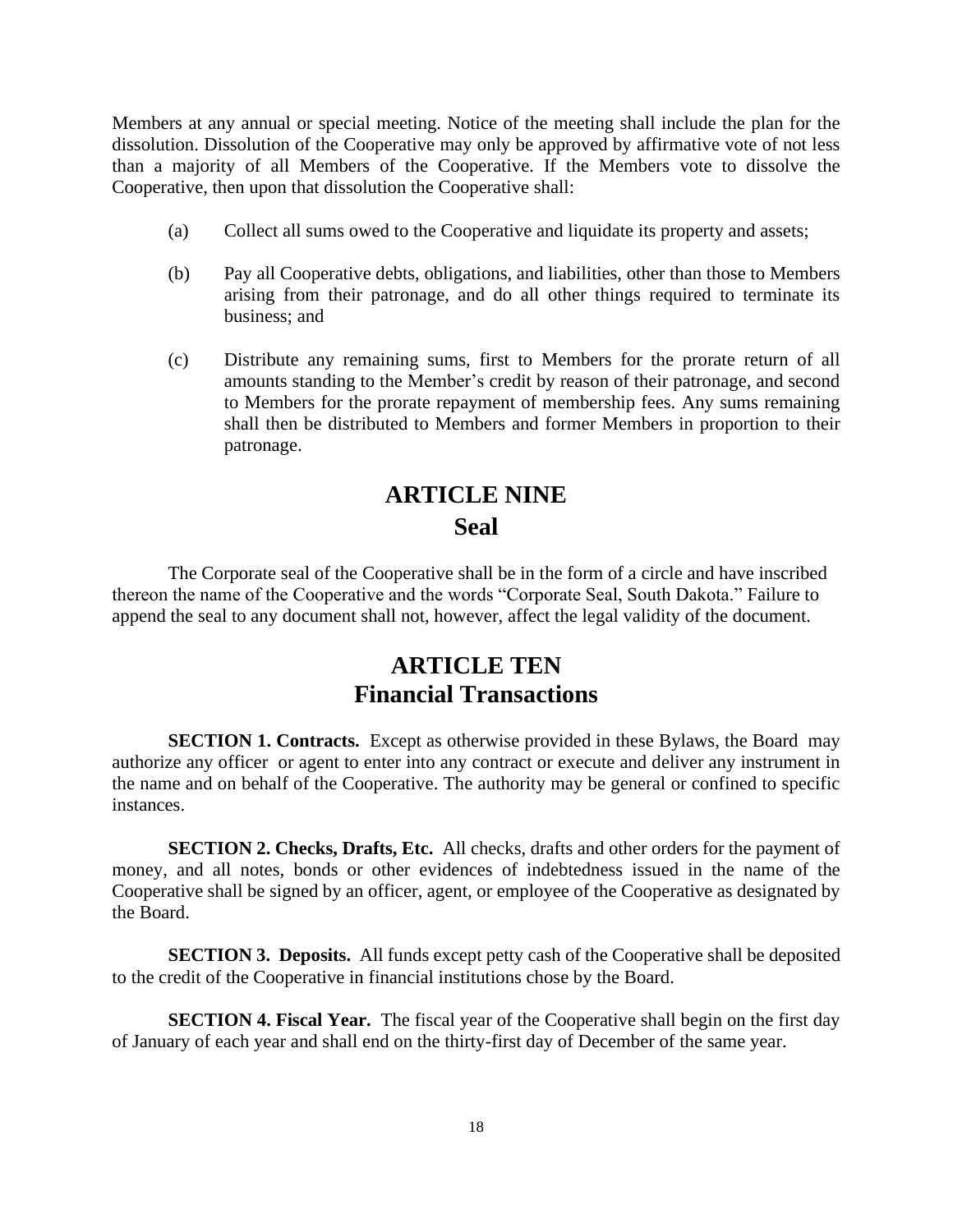### **ARTICLE ELEVEN Miscellaneous**

**SECTION 1. Membership in Other Organizations.** The Cooperative shall not become a member of or purchase stock in any other organization without an affirmative vote of the Members at a duly held meeting, the notice of which shall specify that action is to be taken upon such proposed membership or stock purchase. However, upon authorization by the Board and without the need for a vote by the Members, the Cooperative may purchase stock in or become a member of any corporation or organization organized on a non-profit basis for the purpose of engaging in or furthering the cause of rural electrification, or of any other organization when in the opinion of the Board of Directors such membership will promote the interest of the Cooperative.

**SECTION 2. Waiver of Notice.** Any Member or Director may waive in writing any notice of a meeting required to be given by these Bylaws, either before or after the meeting. The attendance of a Member or Director at any meeting constitutes a waiver of notice of the meeting, except in the event a Member or Director attends the meeting for the express purpose of objecting to the transaction of business on the ground that the meeting has not been lawfully called or convened.

**SECTION 3. Rules, Regulations, Rate Schedules and Contracts.** The Board shall have power to make, adopt, amend, abolish and promulgate rules, regulations, rate schedules, contracts, security deposits and any other types of deposits, payments or charges, including contributions in aid of construction, not inconsistent with law or the Cooperative's Articles of Incorporation or these Bylaws. These powers may be exercised by the Board as it deems advisable for the management, administration and regulation of the business and affairs of the Cooperative.

**SECTION 4. Accounting System and Reports.** The Board shall cause to be established and maintained a complete accounting system which, among other things, and subject to applicable laws and rules and regulations of any regulatory body, shall conform to the accounting system as may from time to time be designated by the Administrator of the Rural Utilities Service of the United States of America. The Board shall also, after the close of each fiscal year, cause to be made a full and complete audit of the accounts, books and financial conditions of the Cooperative as of the end of the fiscal year. The audit reports shall be submitted to the members at the next following annual meeting.

**SECTION 5. Rules of Procedure.** Unless otherwise provided in these Bylaws, the rules of parliamentary procedure as provided in Roberts Rules of Order shall govern the conduct of all meetings of the Board of Directors and meeting of members of the Cooperative.

**SECTION 6. Assignment and Gift by Failure to Claim.** Any capital credit retirement or refund or any other distribution owed to any Member or former Member shall be deemed forfeited if it is not claimed within six years as allowed by SDCL Chapter 47-16-54 to 47-16-59, as those statutes may be amended. Failure to claim shall include the failure to cash any check mailed by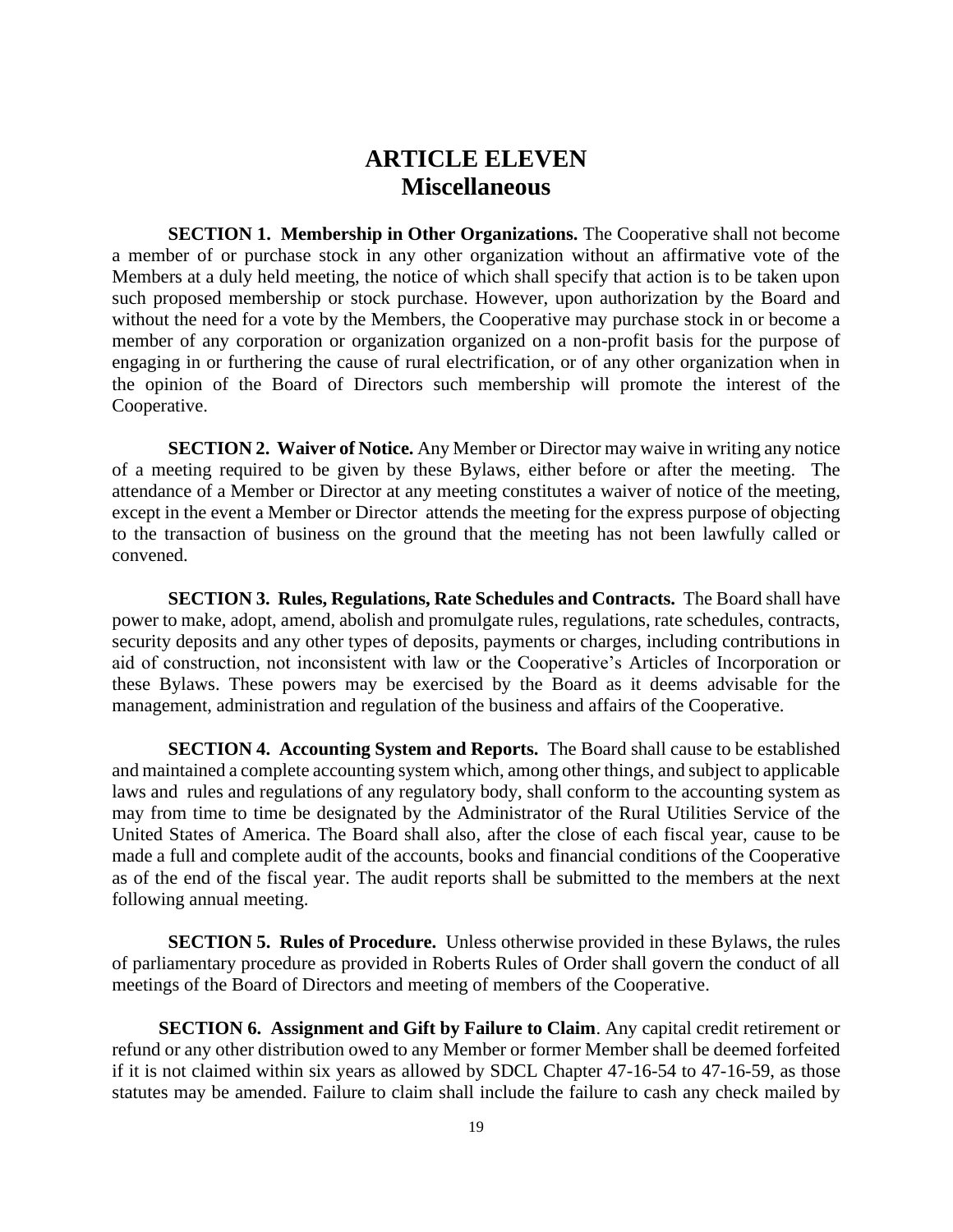the Cooperative to the last address furnished to the Cooperative by the Member or former Member. Notice may also be given by the Cooperative by electronic transmission to the Member or former Member's last known electronic address. If the Cooperative does not have an address or knows the address to be incorrect, the Cooperative may give notice by publication as allowed by South Dakota law.

**SECTION 7. Limiting Director Liability.** To the fullest extent permitted by South Dakota Law governing this Cooperative as the same exists or may be amended, a Director or Officer of this Cooperative shall not be personally liable to the Cooperative or its members for monetary damages for breach of fiduciary duty as a Director or Officer, except for liability:

- (a) for any breach of the Director's or Officer's duty of loyalty to the Cooperative or its Members;
- (b) for acts or omissions not in good faith or which involve intentional misconduct or a knowing violation of law;
- (c) for any violation of Section 47-17-7 of the South Dakota Codified Laws; or
- (d) for any transaction from which the Director or Officer derived an improper personal benefit.

# **ARTICLE TWELVE Amendments**

These Bylaws may be altered, amended or repealed by the affirmative vote of not less than a majority of the Members present and voting at any regular or special member meeting, except Article Eight, Section 3 shall not be altered, amended or repealed unless a majority of all Members of the Cooperative are present and vote in favor thereof. The Notice of any meeting regarding proposed changes to the Bylaws shall contain a copy of the proposed alteration, amendment or repeal or an accurate summary explanation of the proposed alteration, amendment, or repeal.

Dated this <u>equal</u> day of August, 2020.

Bon Homme Yankton Electric Association, Inc. By: Paul Voigt, President

\_\_\_\_\_\_\_\_\_\_\_\_\_\_\_\_\_\_\_\_\_\_\_\_\_\_\_\_\_\_\_\_\_\_\_\_\_\_\_

Attest:

 $(SEAL)$ 

David Sternhagen, Secretary